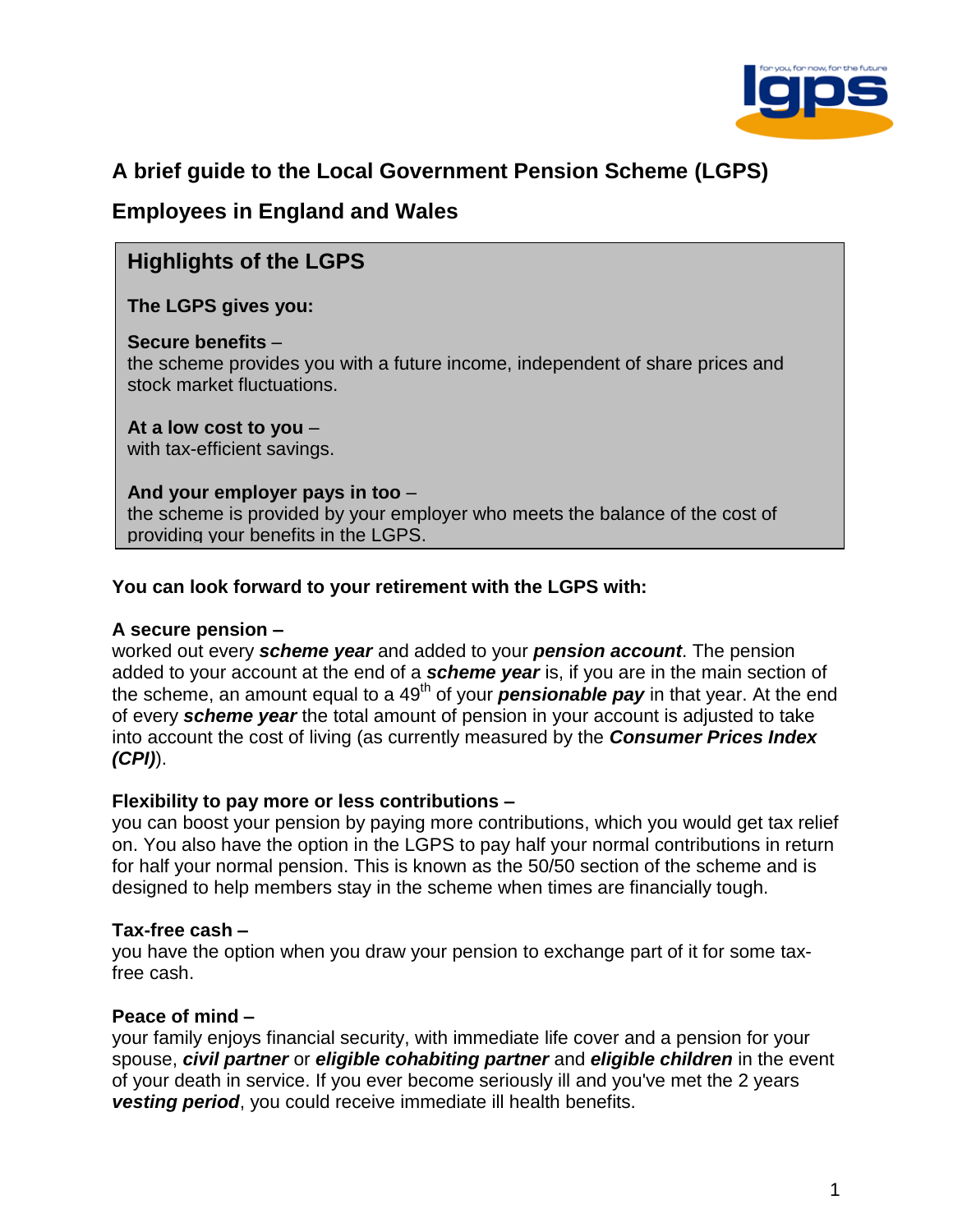#### **Freedom to choose when to take your pension –**

you do not need to have reached your *Normal Pension Age* in order to take your pension as, once you've met the 2 years *vesting period*, you can choose to retire and draw your pension at any time between age 55 and 75. Your *Normal Pension Age* is simply the age you can retire and take the pension you've built up in full. However, if you choose to take your pension before your *Normal Pension Age* it will normally be reduced, as it's being paid earlier. If you take it later than your *Normal Pension Age* it's increased because it's being paid later.

### **Redundancy and Efficiency Retirement –**

if you are made redundant or retired in the interests of business efficiency at or after age 55 you will, provided you've met the 2 years *vesting period*, receive immediate payment of the main benefits you've built up (but there would be a reduction for early payment of any additional pension you have chosen to buy).

### **Flexible retirement –**

if you reduce your hours or move to a less senior position at or after age 55 you can, provided your employer agrees, and you've met the 2 years *vesting period*, draw some or all of the benefits you have already built up, helping you ease into retirement, although your benefits may be reduced for early payment.

## **The scheme**

This guide is a short description of the conditions of membership and main scheme benefits that apply if you pay into the LGPS on or after 1 April 2014.

### **What kind of scheme is it?**

The LGPS is a tax approved, defined benefit occupational pension scheme which was set up under the Superannuation Act 1972 (but, in the future, scheme rules will be made under the Public Service Pension Schemes Act 2013). The LGPS was contracted out of the State Second Pension scheme (S2P) until 5 April 2016; from 6 April 2016 the 'contracted out' status ceased to exist for all pension schemes due to the introduction of the single tier State Pension. The LGPS meets the government's standards under the automatic enrolment provisions of the Pensions Act 2008. The amount of pension you earn in a *scheme year* is worked out each year and added to your *pension account*. The total amount of pension in your *pension account* is revalued at the end of each *scheme year* so your pension keeps up with the cost of living. The LGPS is very secure because the benefits are set out in law.

#### **Who can join?**

The LGPS covers employees working in local government and for other organisations that have chosen to participate in it. To be able to join the LGPS you need to be under age 75 and work for an employer that offers membership of the scheme. If you are employed by a designating body, such as a town or parish council, or by a non-local government organisation which participates in the LGPS (an *admission body*), you can only join if your employer nominates you for membership of the scheme. Police officers,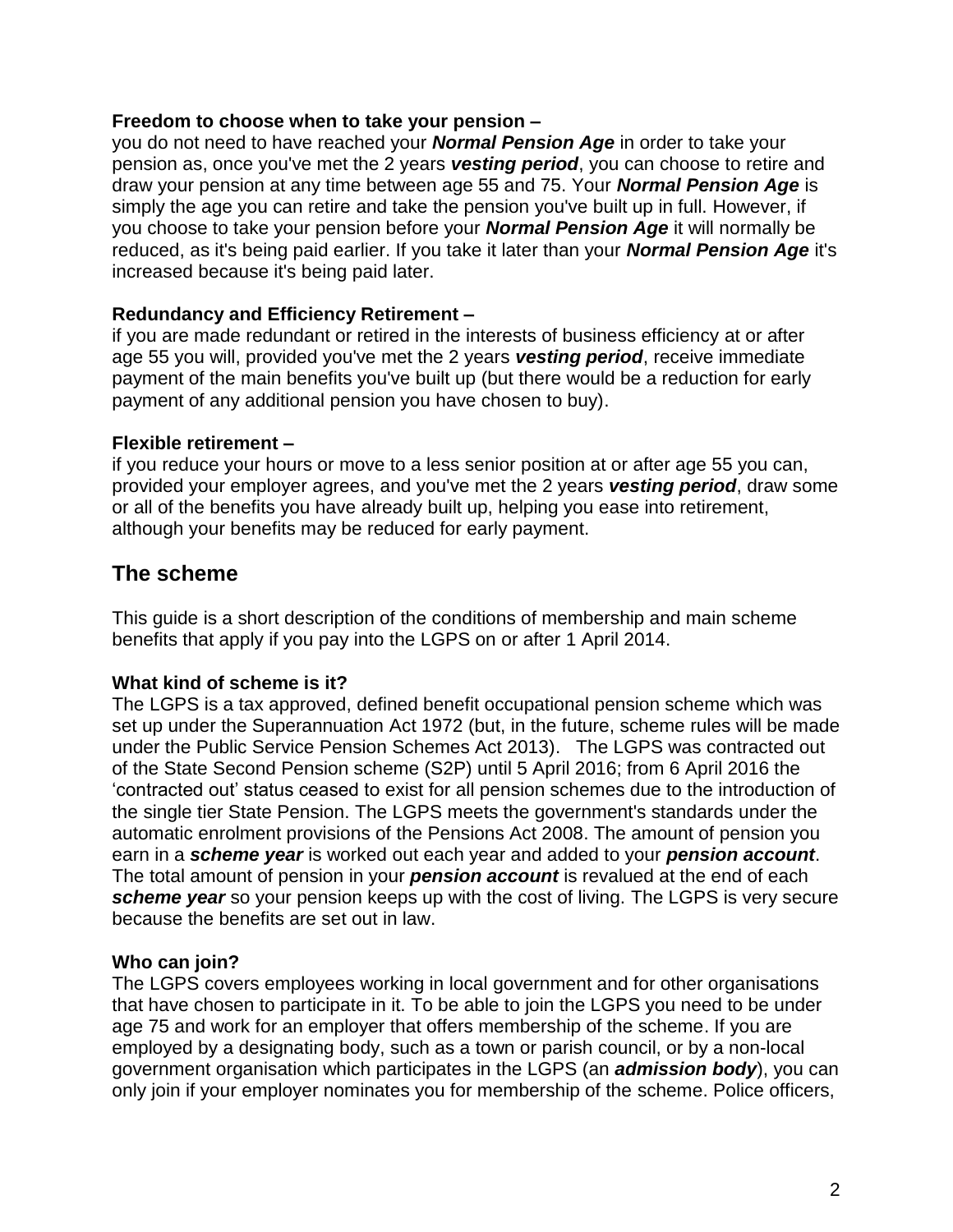operational firefighters and, in general, teachers and employees eligible to join another statutory pension scheme (such as the NHS Pension Scheme) are not allowed to join the LGPS.

If you start a job in which you are eligible for membership of the LGPS you will be brought into the scheme, if your contract of employment is for 3 months or more. If it is for less than 3 months and you are, or during that period become, an *Eligible Jobholder* you will be brought into the scheme from the *automatic enrolment date* (unless your employer issues you with a postponement notice to delay bringing you into the scheme for up to a maximum of 3 months) or if your contract is extended to be for 3 months or more or you opt to join by completing an application form, you will be brought into the scheme from the beginning of the pay period after the one in which your contract is extended or you opt to join.

If you are brought into the scheme you have the right to opt out. You cannot complete an opt out form until you have started your employment.

### **How do I ensure that I have become a member of the LGPS?**

On joining the LGPS relevant records and a *pension account* (for each employment in the scheme, if you have more than one) will be set up and an official notification of your membership of the LGPS will be sent to you. **You should check your pay slip to make sure that pension contributions are being deducted.**

#### **Can I opt-out of the LGPS and re-join at a later date?**

Yes, you can opt-out of the scheme but if you are thinking of opting out you might want to first consider an alternative option which is to elect to move to the 50/50 section of the scheme. The 50/50 section allows you to pay half your normal contributions in return for half your normal pension build up. To find out more, see the section on **flexibility to pay less**.

If having considered the 50/50 option you still decide the LGPS is not for you, you can leave the LGPS at any time on or after your first day of eligible employment by giving your employer notice in writing. You might, however, want to take independent financial advice before making the final decision to opt out.

If you opt out of the LGPS before completing 3 months membership you will be treated as never having been a member and your employer will refund to you, through your pay, any contributions you have paid during that time.

If you opt out of the LGPS with 3 or more months membership and before completing the 2 years *vesting period* you can take a refund of your contributions (less any statutory deductions) or transfer out your pension to another scheme.

If you opt out of the LGPS after meeting the 2 years *vesting period* you will have deferred benefits in the scheme and will generally have the same options as anyone leaving their job before retirement, except you cannot draw your deferred benefits unless you have left your job. Also, if you re-join the scheme you will not be permitted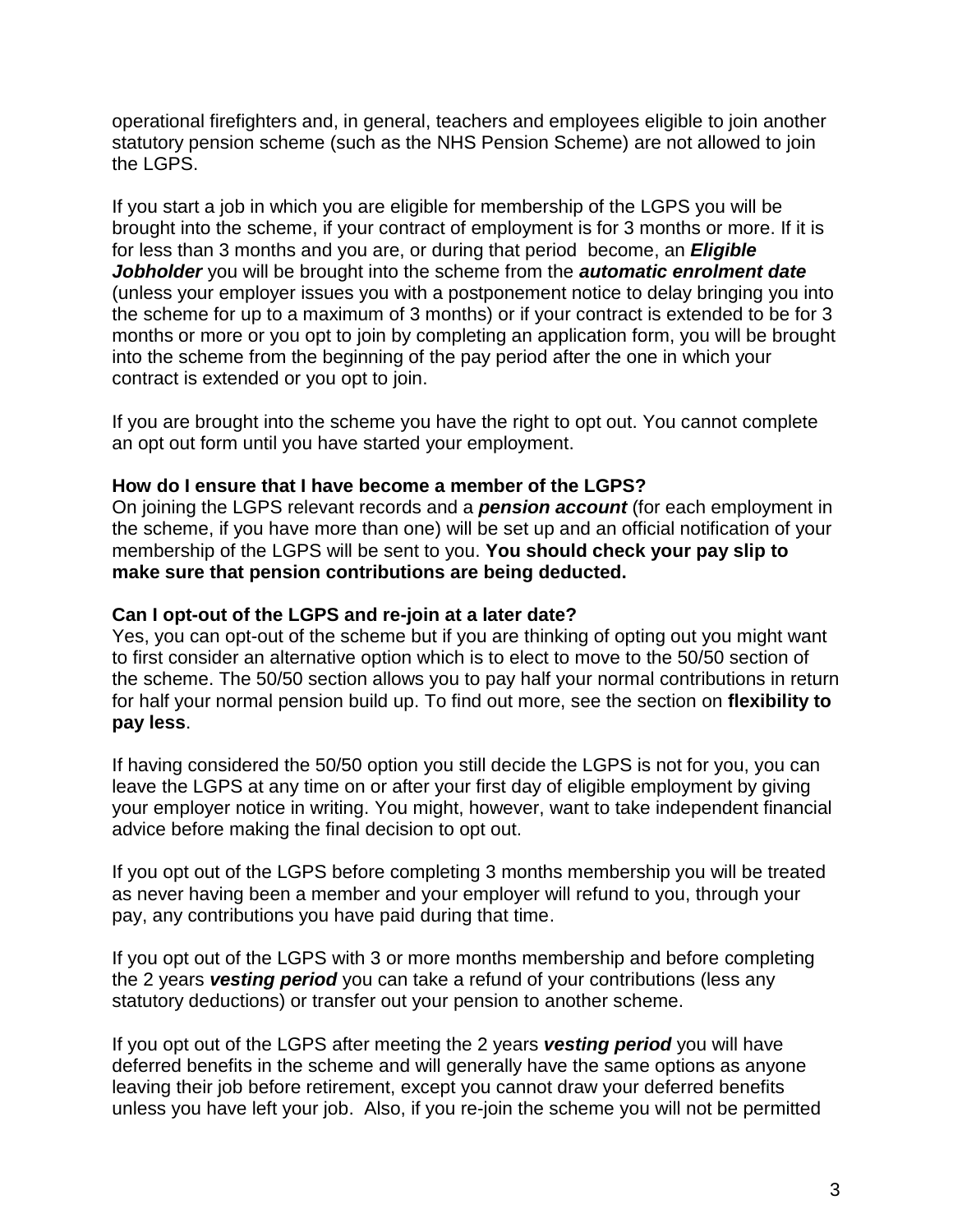to join your deferred benefit with the *pension account* that will be created when you rejoin the scheme. Instead, you will have two separate sets of pension benefits.

If you opt-out, you can, provided you are otherwise eligible to join the scheme, opt back into the scheme at any time before age 75.

If you opt out of the LGPS then:

- on the date your employer is first required to comply with the automatic enrolment provisions under the Pensions Act 2008, your employer will automatically enrol you back into the LGPS if you are an *Eligible Jobholder* at that time in the job you've opted out from, or
- if on the date your employer is first required to comply with the automatic enrolment provisions under the Pensions Act 2008 you are not an *Eligible Jobholder* in the job you opted out from, your employer will, if you subsequently become an *Eligible Jobholder* in that job, automatically enrol you back into the LGPS from the *automatic enrolment date*.

Your employer must notify you if this happens. You would then have the right to again opt out of the LGPS.

If you stay opted out your employer will normally automatically enrol you back into the LGPS approximately every 3 years from the date they have to comply with the automatic enrolment provisions provided, at the date your employer has to enrol you back in, you are an *Eligible Jobholder*.

However, in any of the above cases, your employer can choose not to automatically enrol you if:

- you had opted out of the LGPS less than 12 months prior to the date you would have been automatically enrolled in the job, or
- notice to terminate employment has been given before the end of the period of 6 weeks beginning with what would have been automatically enrolled in the job, or
- your employer has reasonable grounds to believe that, on what would have been the date they would have automatically enrolled you, you hold Primary Protection, Enhanced Protection, Fixed Protection, Fixed Protection 2014, or Individual Protection 2014, Fixed Protection 2016 or Individual Protection 2016 (see the section on **Tax Controls and Your LGPS Benefits**).

### **What do I pay?**

Your contribution rate depends on how much you are paid but it's currently between 5.5% and 12.5% of your *pensionable pay*. If you elect for the 50/50 section of the scheme you would pay half the rates listed below. The rate you pay depends on which pay band you fall into. When you join, and every April afterwards, your employer will decide your contribution rate. Also, if your pay changes throughout the year, your employer may decide to review your contribution rate.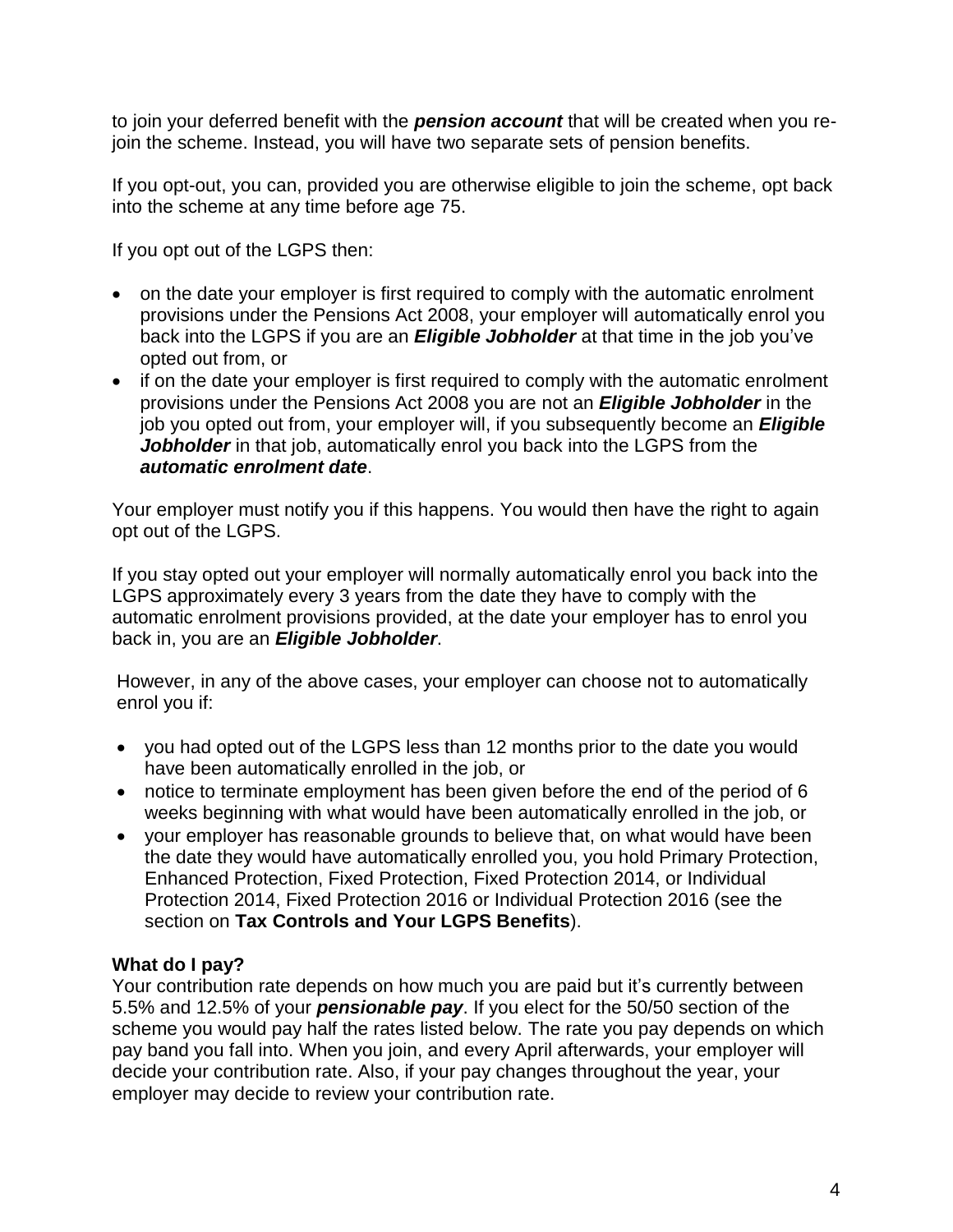Here are the pay bands and the rates that apply from April 2018.

| <b>Contribution table 2018/19</b>  |                                 |  |  |
|------------------------------------|---------------------------------|--|--|
| If your actual pensionable pay is: | You pay a contribution rate of: |  |  |
| Up to £14,100                      | 5.5%                            |  |  |
| £14,101 to £22,000                 | 5.8%                            |  |  |
| £22,001 to £35,700                 | 6.5%                            |  |  |
| £35,701 to £45,200                 | 6.8%                            |  |  |
| £45,201 to £63,100                 | 8.5%                            |  |  |
| £63,101 to £89,400                 | 9.9%                            |  |  |
| £89,401 to £105,200                | 10.5%                           |  |  |
| £105,201 to £157,800               | 11.4%                           |  |  |
| £157,801 or more                   | 12.5%                           |  |  |

The contribution rates and / or pay bands in the table above will be reviewed periodically and may change in the future.

### **Do I get tax relief?**

As a member of the LGPS, if you earn enough to pay tax, your contributions will attract tax relief at the time they are deducted from your *pensionable pay*. There are restrictions on the amount of tax relief available on pension contributions. If the value of your pension savings increase in any one year by more than the standard annual allowance of £40,000 (2018/19) you may have to pay a tax charge. Most people will not be affected by the annual allowance.

#### **Does my employer contribute?**

Your employer currently pays the balance of the cost of providing your benefits in the LGPS. Every three years an independent review is undertaken to calculate how much your employer should contribute to the scheme.

#### **Is there flexibility to pay less contributions?**

Yes, in the scheme there is an option known as 50/50 which provides members with the facility to pay half the normal contributions and to build up half the normal pension during the time the reduced contributions are being paid - see the section on **flexibility to pay less**.

### **Can I make extra contributions to increase my benefits?**

You can increase your benefits by paying additional contributions, known as Additional Pension Contributions (APCs), to buy extra LGPS pension, or by making payments to the scheme's *Additional Voluntary Contribution*s *(AVC)* arrangement. Your pension fund can give you more information on these options. Contact details are at the end of this guide.

You are also able to make payments to a personal pension or stakeholder pension or free-standing AVC scheme of your own choice. You may wish to take independent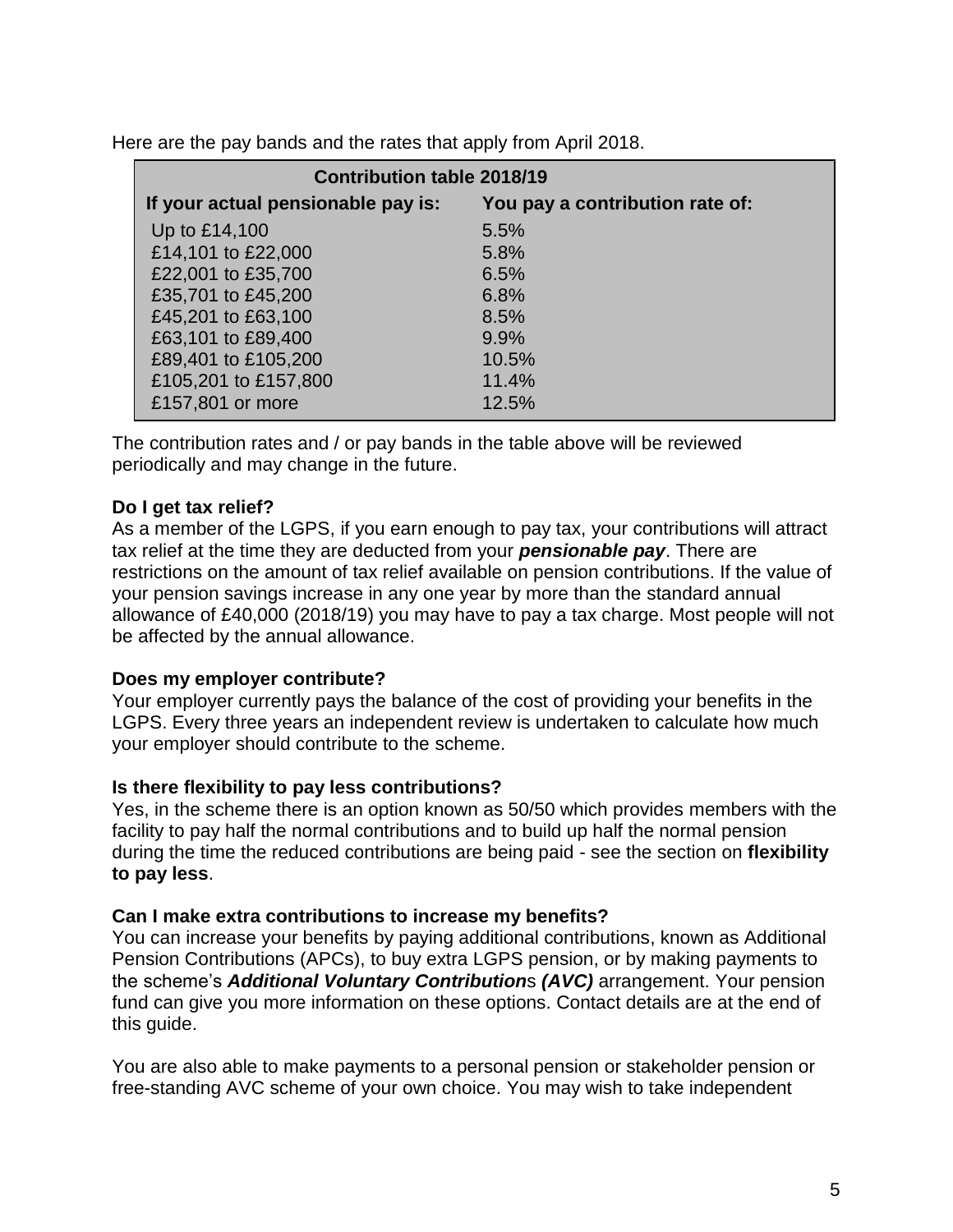financial advice before you make a decision about paying extra.

#### **What if I've been a member before and can now re-join the LGPS?**

If you rejoin the LGPS and you have deferred benefits in an LGPS fund in England or Wales (which you were awarded other than as a result of electing, on or after 11 April 2015, to opt out of membership of the scheme) your deferred benefits will normally be automatically joined with your new active *pension account*. If, for benefits that are normally automatically joined together, you want to retain separate deferred benefits then you must make such an election within 12 months of rejoining the scheme (or such longer period as your employer and pension fund may allow).

If you have deferred benefits in an LGPS fund in England or Wales which you were awarded as a result of electing, on or after 11 April 2015, to opt out of membership of the scheme, you cannot join those benefits with your new active *pension account*. They will remain as a separate deferred benefit.

If you rejoin the LGPS in England or Wales and have a deferred refund this **must** be joined with your new active *pension account*.

#### **What about any non-LGPS pension rights I have?**

If you have paid into another non-LGPS pension arrangement or to the LGPS in Scotland or Northern Ireland, you may be able to transfer your previous pension rights into the LGPS (provided you are not already drawing them as a pension). You only have 12 months from joining the LGPS to opt to transfer your previous pension rights, unless your employer and pension fund allows you longer.

#### **What if I'm already receiving an LGPS pension – will it be affected?**

If you are already drawing a pension from the scheme, some or all of which you built up before 1 April 2014, and you are re-employed in local government or by an employer who offers membership of the LGPS you must tell the LGPS fund that pays your pension about your new position, regardless of whether you join the scheme in your new position or not. They will let you know whether your pension in payment is affected in any way.

If you are drawing a pension from the scheme, all of which you built up after 31 March 2014, and you are re-employed in local government or by an employer who offers membership of the LGPS you do not need to inform the LGPS fund that pays your pension as there is no effect on your pension in payment. The only exception to this is if you are in receipt of an LGPS ill-health pension of the type that is stopped if you are in any gainful employment, in which case you must inform the employer who awarded you that pension and they will let you know whether your pension in payment should be stopped.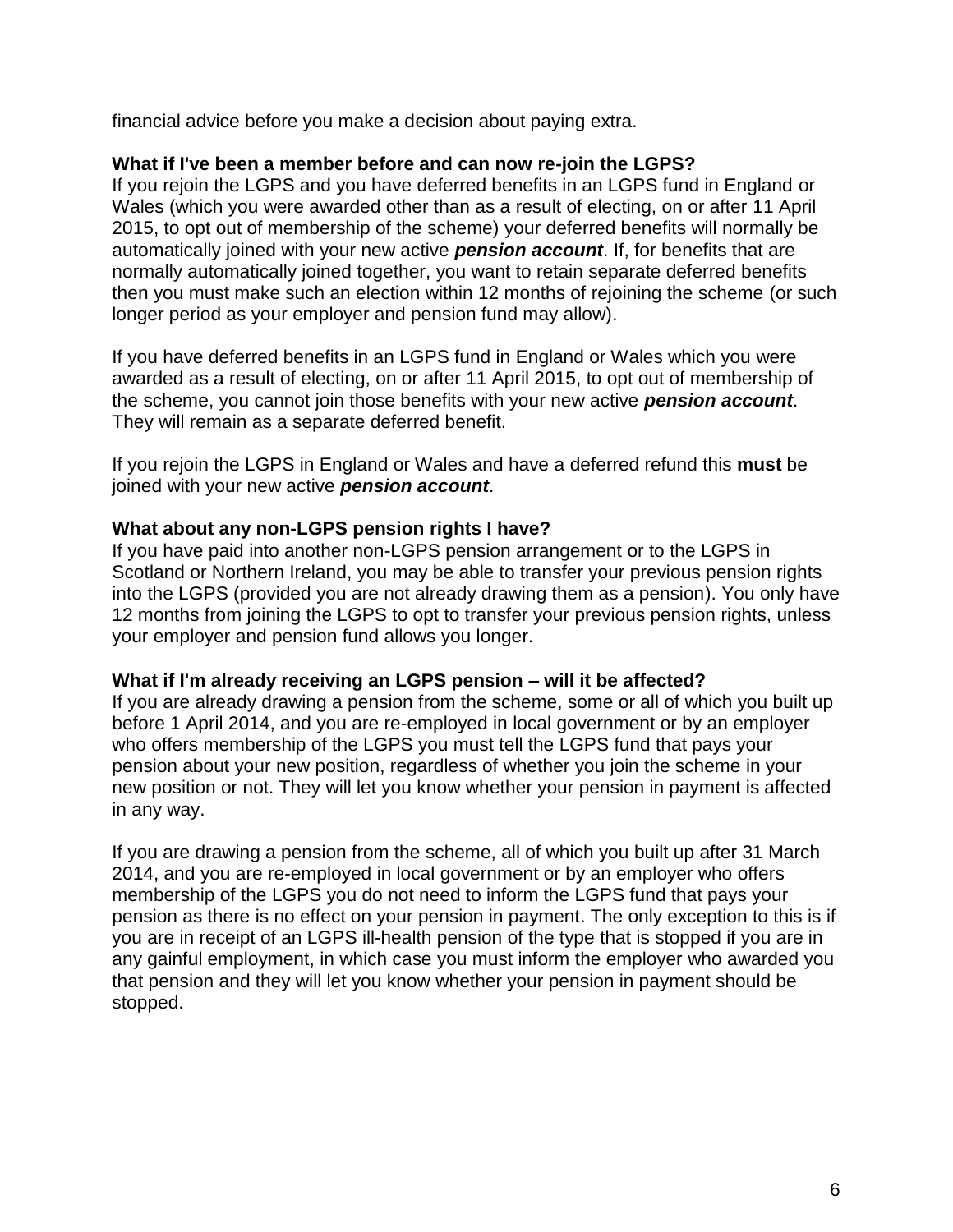# **Contribution Flexibility**

#### **Flexibility to pay less**

When you join the scheme you will be placed in the main section of the scheme. However, once you are a member of the scheme you will be able to elect in writing, at any time, to move to the 50/50 section if you wish.

The 50/50 section gives you the ability to pay half your normal contributions. This flexibility may be useful during times of financial hardship as it allows you to remain in the scheme, building up valuable pension benefits, as an alternative to opting out of the scheme.

A 50/50 option form is available from your employer. If you have more than one job in which you contribute to the scheme you would need to specify in which of the jobs you wish to be moved to the 50/50 section.

If you elect for 50/50 you would be moved to that section from the next available pay period. You would then start paying half your normal contributions and build up half your normal pension during the time you are in that section. When you make an election for the 50/50 section your employer must provide you with information on the effect this will have on your benefits in the scheme.

If you were to die in service whilst in the 50/50 section of the scheme the lump sum death grant and any survivor pensions would be worked out as if you were in the main section of the scheme. If you are awarded an ill-health pension which includes an amount of enhanced pension, the amount of enhanced pension added to your *pension account* is worked out as if you were in the main section of the scheme.

The 50/50 section is designed to be a short-term option for when times are tough financially. Because of this your employer is required to re-enrol you back into the main section of the scheme approximately three years from the date they first have to comply with the automatic enrolment provisions of the Pensions Act 2008 (and approximately every three years thereafter). If you wished to continue in the 50/50 section at that point you would need to make another election to remain in the 50/50 section.

There is no limit to the number of times you can elect to move between the main and the 50/50 section, and vice versa.

### **Flexibility to pay more**

There are a number of ways you can provide extra benefits, on top of the benefits you are already looking forward to as a member of the LGPS.

### **You can improve your retirement benefits by paying:**

Additional Pension Contributions (APCs) to buy extra LGPS pension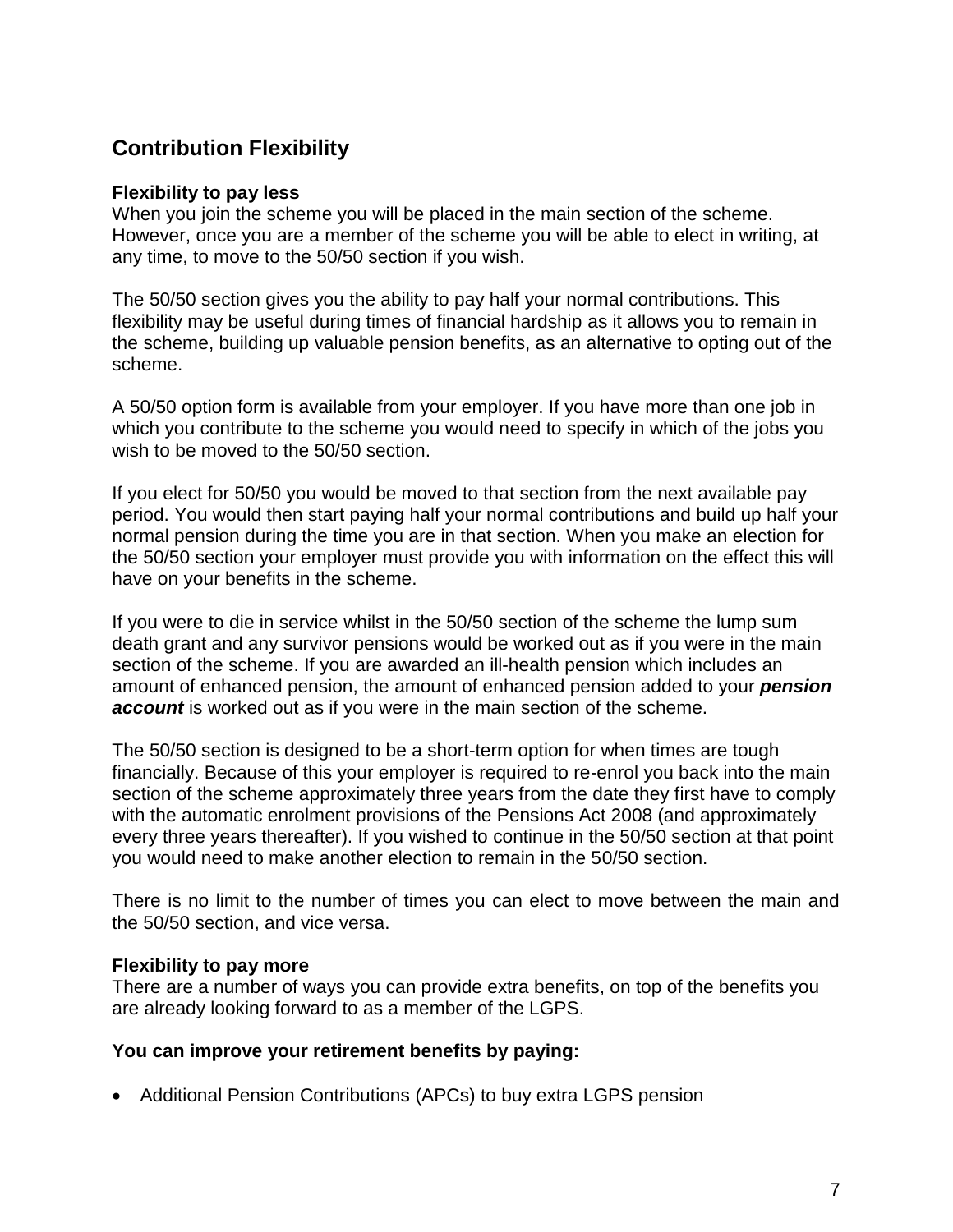- *Additional Voluntary Contributions (AVCs)* arranged through the LGPS (in-house AVCs),
- Free Standing Additional Voluntary Contributions (FSAVCs) to a scheme of your choice,
- Contributions to a stakeholder or personal pension plan.

Your pension fund can give you more information on the first two of these options. Contact details are at the end of this guide.

# **Your Pension**

Your LGPS benefits are made up of:

- An annual pension that, after leaving, increases every year in line with the cost of living for the rest of your life, and
- The option to exchange part of your pension for a tax-free lump sum paid when you draw your pension benefits.

### **How is my pension worked out?**

Every year, you will build up a pension at a rate of 1/49<sup>th</sup> of the amount of **pensionable** *pay* (and *assumed pensionable pay*) you received in that *scheme year* if you are in the main section of the scheme (or half this rate of build up for any period you have elected to be in the 50/50 section of the scheme). If during the *scheme year* you had been on leave on reduced contractual pay or no pay due to sickness or injury, or had been on *relevant child related leave* or *reserve forces service leave* then, for the period of that leave, your pension is based on your *assumed pensionable pay* (other than during any part of *relevant child related leave* where the *pensionable pay* you received was higher than your *assumed pensionable pay*). The amount of pension built up during the *scheme year* is then added to your *pension account* and revalued at the end of each *scheme year* so your pension keeps up with the cost of living.

**If you joined the LGPS before 1 April 2014**, your benefits for membership before 1 April 2014 were built up in the final salary scheme and are calculated differently using your membership built up to 31 March 2014 and your final year's pay. On 1 April 2014 the LGPS changed from a final salary scheme to a career average scheme.

**The examples below** show how benefits based on membership in the LGPS built-up after 31 March 2014 are worked out.

If you were paying into the LGPS on 31 March 2012 and were within 10 years of age 65 at 1 April 2012, you may qualify for an additional protection called **the underpin.** If you are covered by the underpin, you will get a pension at least equal to that which you would have received in the scheme had it not changed on 1 April 2014.

The underpin can also apply if you were an active member of another public service pension scheme on 31 March 2012 (and within 10 years of age 65 on 1 April 2012) if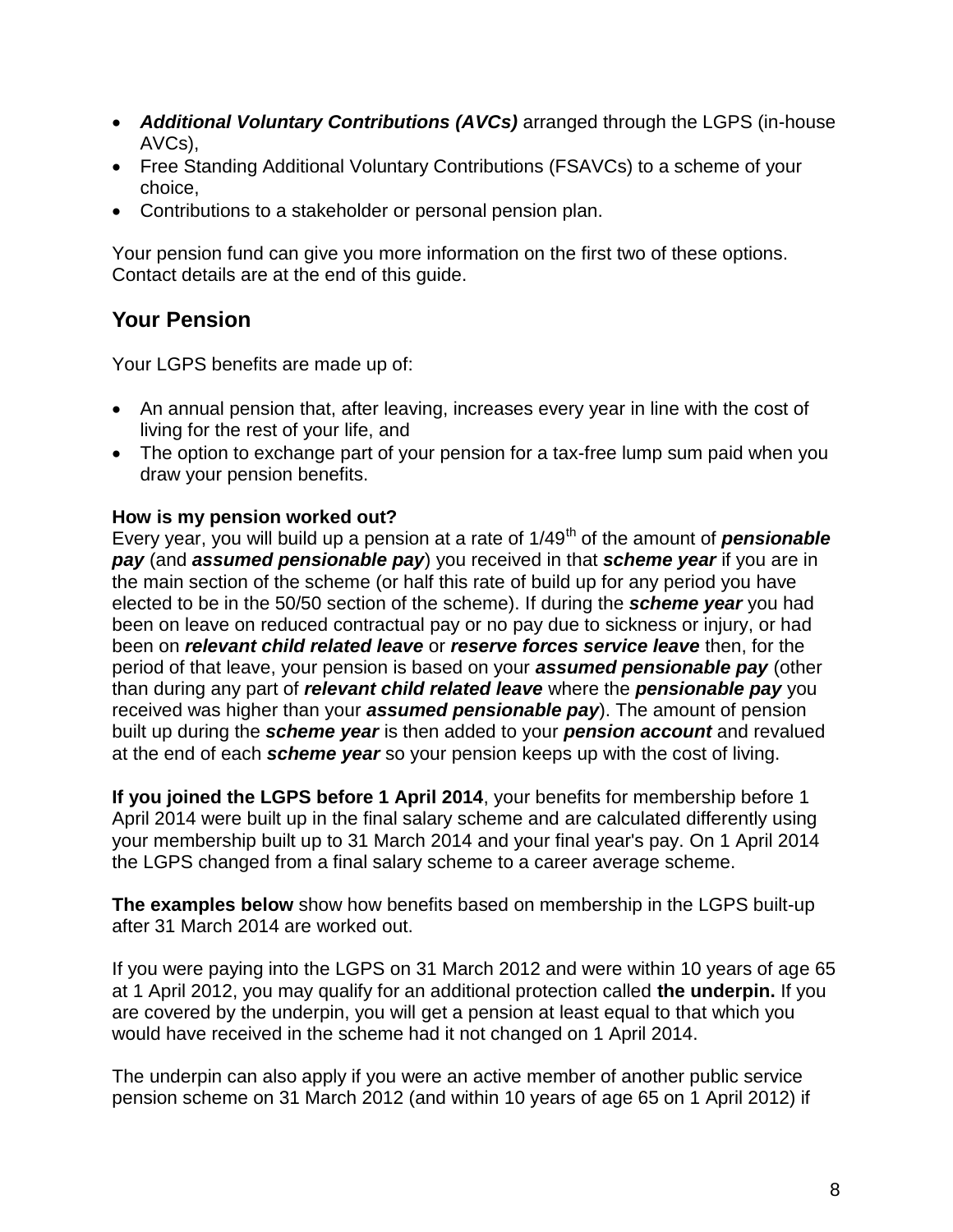you subsequently join the LGPS and transfer your pension benefits from the other public service pension scheme in to the new LGPS scheme.

If you are covered by the underpin a calculation will be performed at the date you cease to contribute to the Scheme, or at your protected *Normal Pension Age* if earlier, to check that the pension you have built up (or, if you have been in the 50/50 section of the scheme at any time, the pension you would have built up had you always been in the main section of the scheme) is at least equal to that which you would have received had the scheme not changed on 1 April 2014. If it isn't, the difference will be added into your *pension account* when you draw your benefits.

More information on the underpin is available [www.lgpsmember.org/more/underpin.php](http://www.lgpsmember.org/more/underpin.php)

#### **What pensionable pay is used to work out the pension I build up after 31 March 2014?**

The amount of pension added into your *pension account* at the end of the *scheme year* is worked out using your *pensionable pay* which is the amount of pay on which you pay your normal pension contributions.

However if during the *scheme year* you had been on leave on reduced contractual pay or no pay due to sickness or injury, or had been on *relevant child related leave* or *reserve forces service leave* then, for the period of that leave, your pension is worked out based on your *assumed pensionable pay* (other than during any part of *relevant child related leave* where the *pensionable pay* you received was higher than your *assumed pensionable pay*).

### **Can I exchange part of my pension for a lump sum?**

You can exchange part of your annual pension for a one off tax-free cash payment. You will receive £12 lump sum for each £1 of pension given up. You can take up to 25% of the capital value of your pension benefits as a lump sum providing the total lump sum does not exceed £257,500 (2018/19 figure), or if you have previously taken payment of (crystallised) pension benefits, 25% of your remaining lifetime allowance. Details of the maximum tax-free cash payment you can take will be given to you shortly before your retirement. It is at that time you need to make a decision.

#### **How is my pension worked out - an example**

Let's look at the build-up in a member's *pension account* for 5 years in the scheme.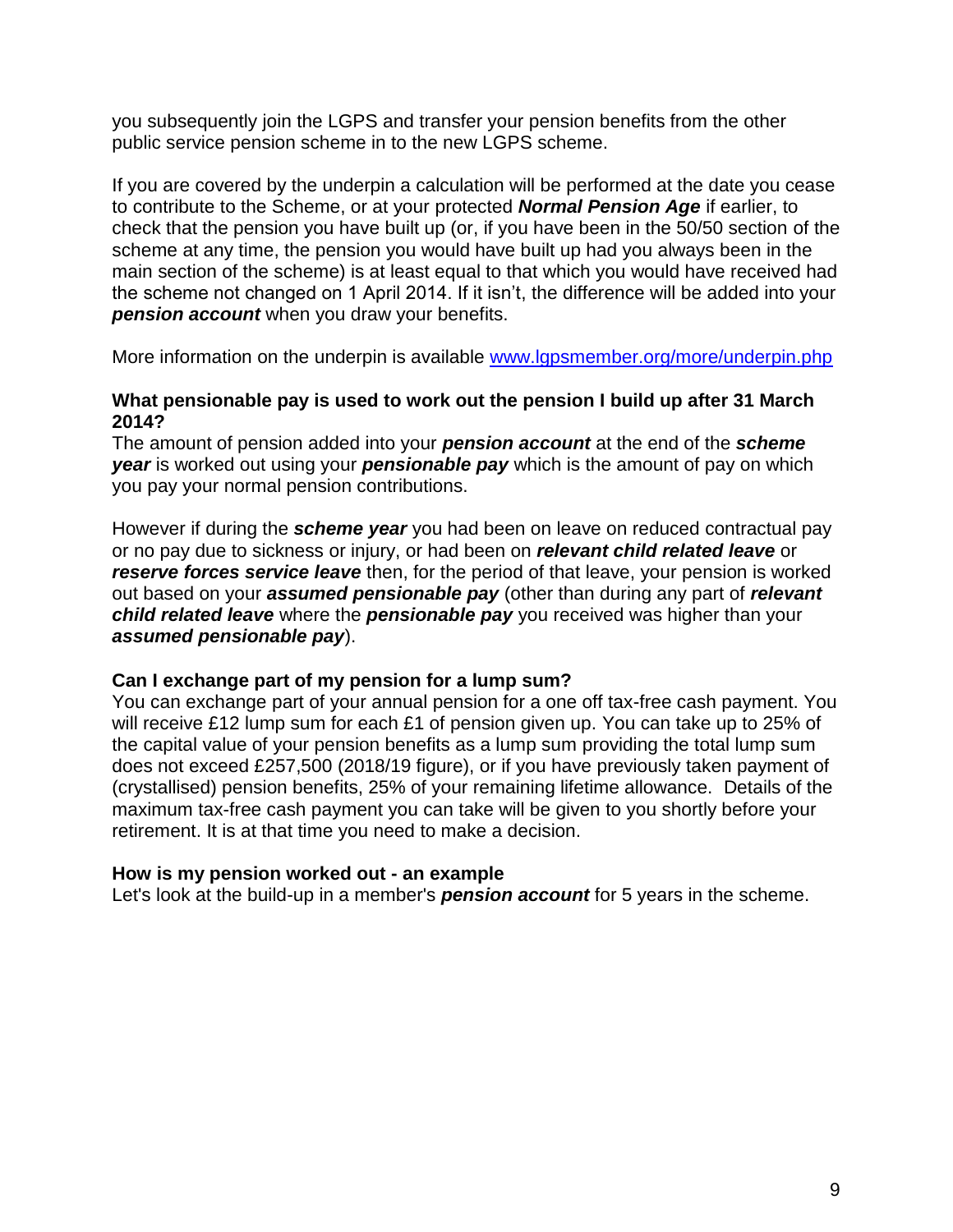Let's assume that the member joins the scheme on 1 April 2014, that their *pensionable pay* is £24,500 in *scheme year* 1 and their *pensionable pay* increases by 1% each year. The cost of living (revaluation adjustment) for the end of the scheme years ending 31 March 2015, 31 March 2016, 31 March 2017 and 31 March 2018 is 1.2%, -0.1%, 1% and 3% respectively. Let's assume that the cost of living (revaluation adjustment) for the following year is 2%.

| <b>Scheme</b><br>Year | <b>Opening</b><br><b>Balance</b> | <b>Pension Build</b><br>up in Scheme<br>Year<br>Pay/ Build up rate $=$<br>Pension | <b>Total</b><br><b>Account</b><br>31 March | <b>Cost of Living</b><br><b>Revaluation</b><br><b>Adjustment</b> | <b>Updated</b><br>Total<br><b>Account</b> |
|-----------------------|----------------------------------|-----------------------------------------------------------------------------------|--------------------------------------------|------------------------------------------------------------------|-------------------------------------------|
| $\blacktriangleleft$  | £0.00                            | £24,500/49 =                                                                      | £500                                       | $1.2\% = £6$                                                     | $£500 + £6 =$                             |
| 2014/15               |                                  | £500                                                                              |                                            |                                                                  | £506                                      |
| $\overline{2}$        | £506                             | £24,745/49 =                                                                      | £1,011.00                                  | $-0.1\% = -0.101$                                                | £1,011.00 + -                             |
|                       |                                  | £505                                                                              |                                            |                                                                  | £1.01<br>$=$                              |
| 2015/16               |                                  |                                                                                   |                                            |                                                                  | £1,009.99                                 |
| $\mathbf{3}$          | £1,009.99                        | £24,992.45/49 =                                                                   | £1,520.04                                  | $1\% = £15.20$                                                   | £1,520.04<br>$+$                          |
|                       |                                  | £510.05                                                                           |                                            |                                                                  | £15.20<br>$=$                             |
| 2016/17               |                                  |                                                                                   |                                            |                                                                  | £1,535.24                                 |
| $\boldsymbol{4}$      | £1,535.24                        | £25,242.37/49 =                                                                   | £2,050.39                                  | $3\% = \text{\pounds}61.51$                                      | £2,050.39<br>$+$                          |
|                       |                                  | £515.15                                                                           |                                            |                                                                  | £61.51<br>$=$                             |
| 2017/18               |                                  |                                                                                   |                                            |                                                                  | £2,111.90                                 |
| 5                     | £2,111.90                        | £25,494.79/49<br>$=$                                                              | £2,632.20                                  | $2\% = \text{\pounds}52.64$                                      | £2,632.20<br>$+$                          |
|                       |                                  | £520.30                                                                           |                                            |                                                                  | £52.64<br>$=$                             |
| 2018/19               |                                  |                                                                                   |                                            |                                                                  | £2,684.84                                 |

**If you joined the LGPS before 1 April 2014**, your benefits for membership before 1 April 2014 are calculated differently.

For membership built up to 31 March 2008, you receive a pension of 1/80<sup>th</sup> of your *final pay* plus an automatic tax-free lump sum of 3 times your pension.

**For membership built up from 1 April 2008 to 31 March 2014**, you receive a pension of 1/60th of your *final pay*. There is no automatic lump sum for membership built up after March 2008, but you do have the option to exchange some of your pension for a tax-free lump sum.

### **Taking AVCs as cash**

 $\overline{a}$ 

If you pay *Additional Voluntary Contributions (AVCs)* via the LGPS you may elect to take all of your AVC fund as a tax-free lump sum if you draw it at the same time as your main LGPS benefits provided, when added to your LGPS lump sum, it does not exceed 25% of the overall value of your LGPS benefits (including your AVC fund) and the total lump sum doesn't exceed £257,500<sup>1</sup> (2018/19 figure).

<sup>1</sup>Or if you have previously taken payment of (crystallised) pension benefits the total lump sum should not exceed 25% of your remaining lifetime allowance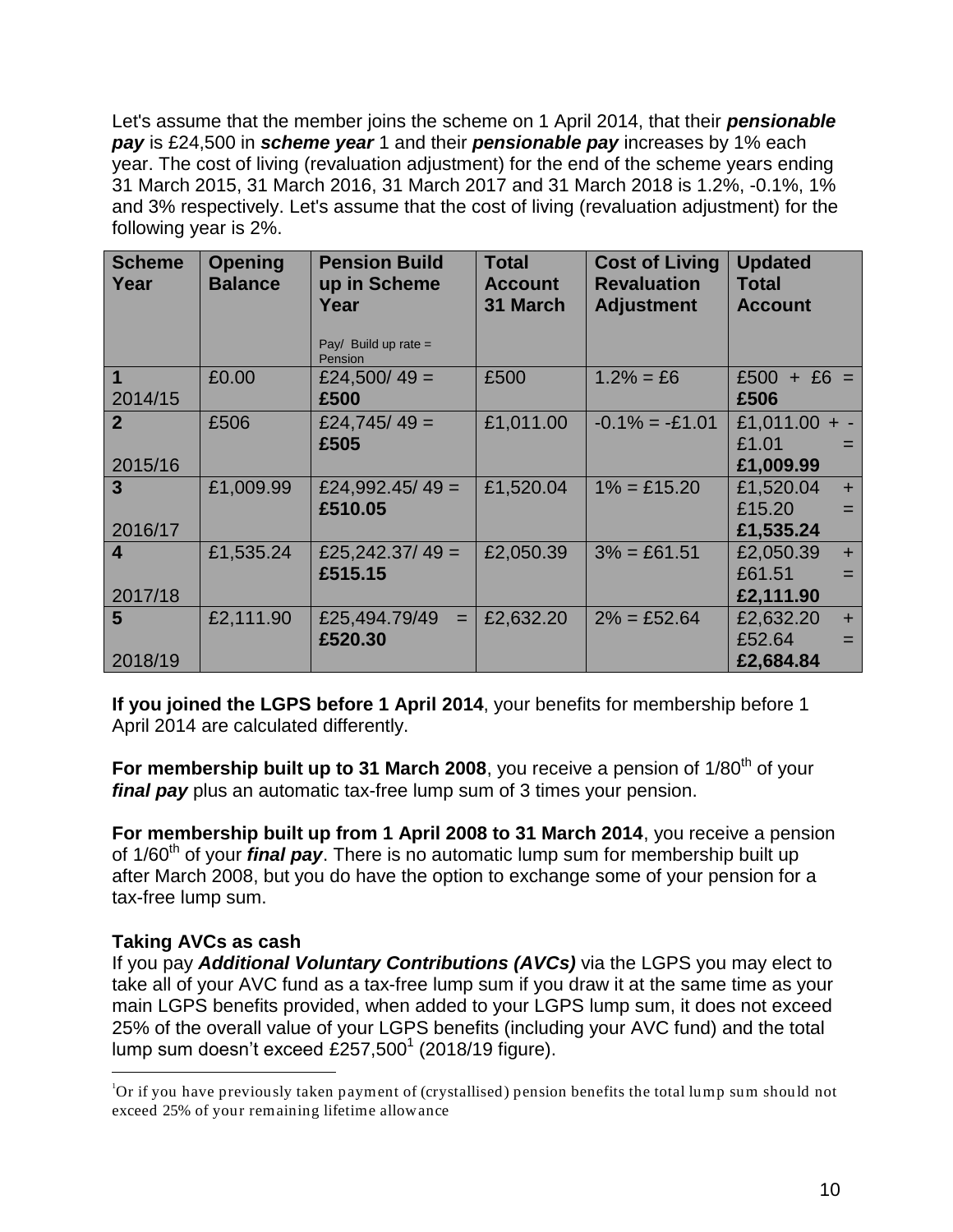Details of this option will be given to you shortly before your retirement.

## **Retirement**

#### **When can I retire and draw my LGPS pension?**

You can choose to retire and draw your pension from the LGPS at any time from age 55 to 75, provided you have met the 2 years *vesting period* in the scheme.

The *Normal Pension Age* in the LGPS is linked to your *State Pension Age* (but with a minimum of age 65). If the *State Pension Age* changes in the future then this change will also apply to your *Normal Pension Age* for benefits built up after 31 March 2014.

If you choose to take your pension before your *Normal Pension Age* it will normally be reduced, as it's being paid earlier. If you take it later than your *Normal Pension Age* it's increased because it's being paid later. You must draw your benefits in the LGPS before your 75<sup>th</sup> birthday.

You may have to retire at your employer's instigation, perhaps because of redundancy, business efficiency or permanent ill health. Your LGPS benefits, even in these circumstances can, provided you have met the 2 years *vesting period* in the scheme, provide you with an immediate retirement pension, which may even be enhanced.

If you voluntarily choose to retire before, on or after your *Normal Pension Age* you can defer drawing your benefits but you must draw them before age 75. If you draw your pension after your *Normal Pension Age*, your benefits will be paid at an increased rate to reflect late payment.

If you built up membership in the LGPS before 1 April 2014 then you will have membership in the final salary scheme. These benefits have a different *Normal Pension Age*, which for most is age 65.

**Will my pension be reduced if I voluntarily retire before my Normal Pension Age?** If you choose to retire before your *Normal Pension Age* your benefits will normally be reduced to take account of being paid for longer. Your benefits are initially calculated as detailed under the heading **How is my pension worked out?** and are then reduced. How much your benefits are reduced by depends on how early you draw them.

**If you were a member of the LGPS at any time between 1 April 1998 and 30 September 2006**, some or all of your benefits paid early could be protected from the reduction if you have rule of 85 protection.

#### **What if I lose my job through redundancy or business efficiency?**

If you are aged 55 or over you will be entitled to the immediate unreduced payment of your LGPS benefits, provided you have met the 2 years *vesting period* in the scheme. However, any additional pension you paid for by Additional Pension Contributions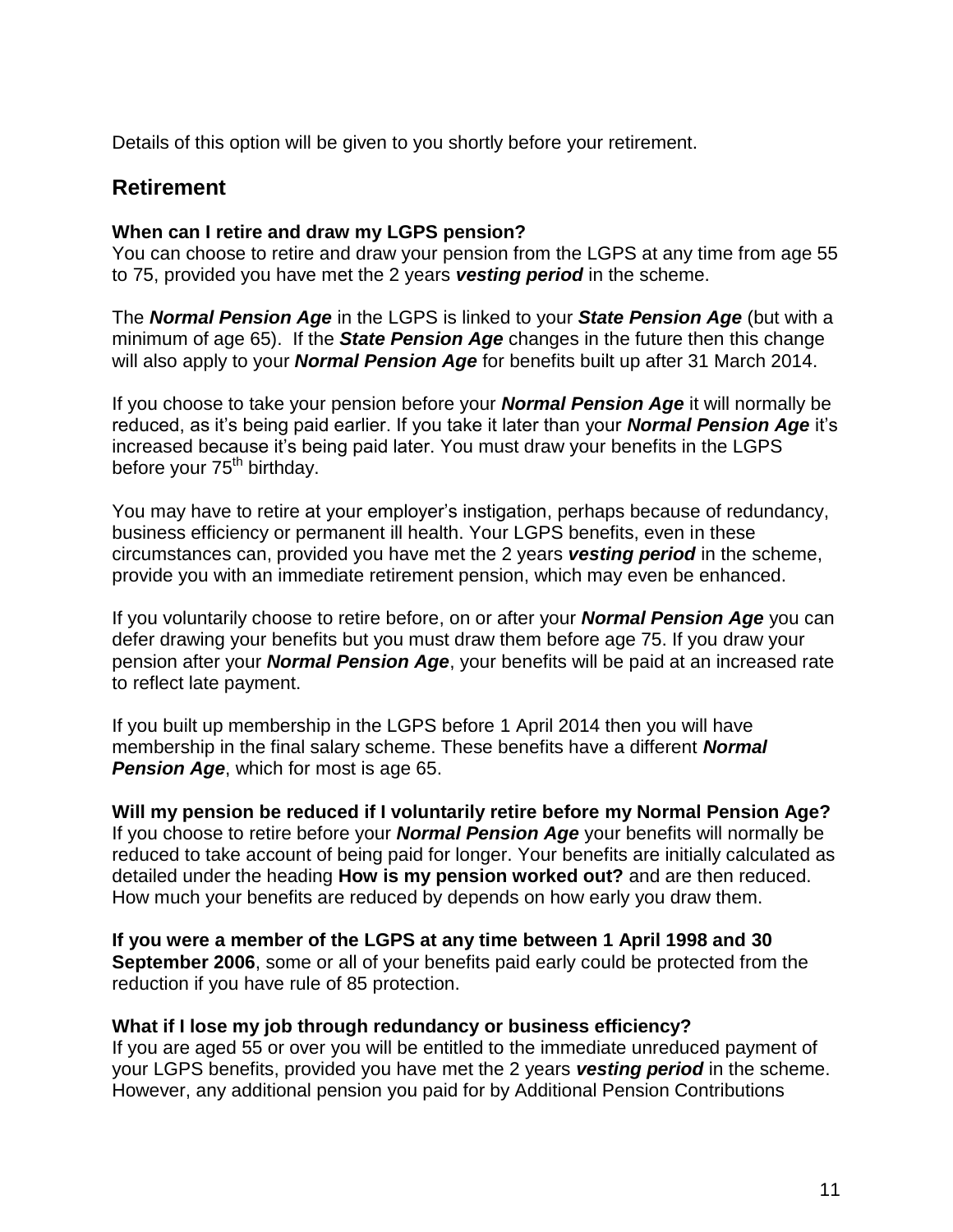(APCs) or paid for by Shared Cost Additional Pension Contributions (SCAPCs) would be paid at a reduced rate if the retirement occurred before your *Normal Pension Age* (to take account of the additional pension being paid for longer). Also if you have bought additional pension by Additional Regular Contributions (ARCs), that additional pension would be paid at a reduced rate if the retirement occurred before your pre 1 April 2014 *Normal Pension Age* which, for most, is age 65.

#### **What happens if I have to retire early due to ill health?**

If you have to leave work due to illness you may be able to receive immediate payment of your benefits.

To qualify for ill health benefits you have to have met the 2 years *vesting period* in the scheme and your employer, based on an opinion from an independent occupational health physician appointed by them, must be satisfied that you will be permanently unable to do your own job until your *Normal Pension Age* and that you are not immediately capable of undertaking gainful employment.

Ill health benefits can be paid at any age and are not reduced on account of early payment – in fact, your benefits could be increased to make up for your early retirement if you are unlikely to be capable of gainful employment within 3 years of leaving.

### **What if I want to have a gradual move into retirement?**

This is known as flexible retirement. From age 55, if you reduce your hours or move to a less senior position, and provided you have met the 2 years *vesting period* in the scheme and your employer agrees, you can draw some or all of the pension benefits you have built up – helping you ease into retirement. If you take flexible retirement before your *Normal Pension Age* your benefits may be reduced to take account of their early payment unless your employer agrees to waive the reduction in whole or in part. If your employer agrees to flexible retirement you can still draw your wages / salary from your job on the reduced hours or grade and continue paying into the LGPS, building up further benefits in the scheme. Flexible retirement is at the discretion of your employer and they must set out their policy on this in a published statement*.*

#### **What if I carry on working after my Normal Pension Age?**

If you carry on working after your *Normal Pension Age* you will continue to pay into the LGPS, building up further benefits. When you eventually retire you will receive your pension unless you choose to delay drawing it. You must draw your pension by no later than age 75. Your pension will be paid at an increased rate to reflect the fact that it will be paid for a shorter time.

### **How does my pension keep its value?**

On retiring on or after age 55 your LGPS pension increases in line with the cost of living every year throughout your retirement. As the cost of living increases, so will your pension. If you are retired on ill health grounds, your pension is increased each year regardless of your age.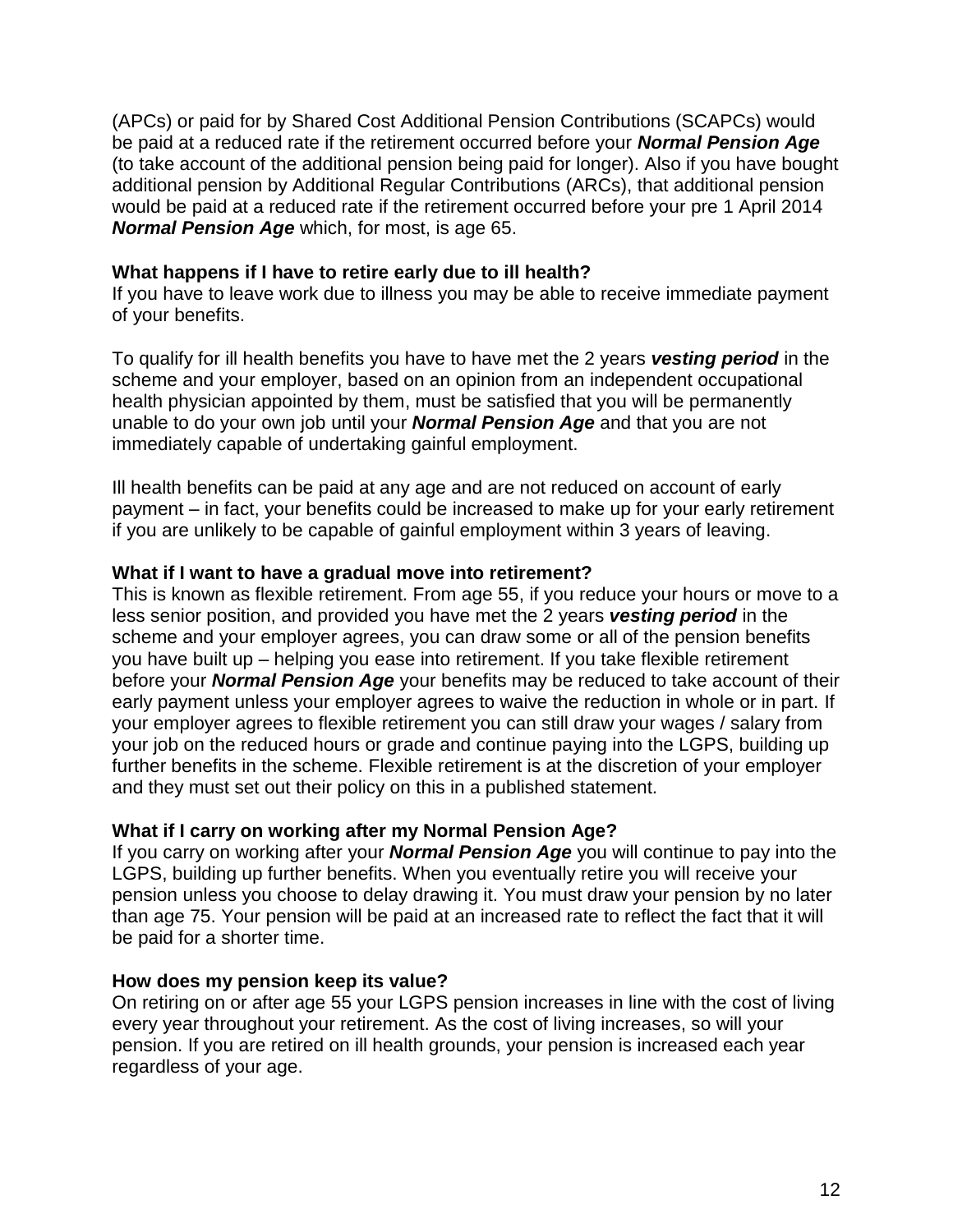# **Protection for your family**

### **What benefits will be paid if I die?**

**If you die in service as a member of the LGPS** the following benefits are payable:

- A lump sum death grant of three times your *assumed pensionable pay*.
- Pensions for *eligible children*.
- A spouse's (from an opposite sex or same sex marriage), *civil partner's* or, subject to certain qualifying conditions, an *eligible cohabiting partner's* pension. For each year of membership you built up from 1 April 2014 to your date of death you would have been credited with a pension equal to a proportion (i.e. 1/49th or, for any period you were in the 50/50 section of the scheme, 1/98th) of the *pensionable pay* (or *assumed pensionable pay* where applicable) you received during that year. The pension payable to a spouse, *civil partner* or *eligible cohabiting partner* is calculated on a different proportion i.e. 1/160<sup>th</sup> of your **pensionable pay** (or assumed pensionable pay where applicable) to which is added 49/160<sup>ths</sup> of the amount of any pension credited to your pension account following a transfer of pension rights into the scheme, plus an amount equal to 1/160<sup>th</sup> of your **assumed pensionable pay** for each year of membership you would have built up from your date of death to your *Normal Pension Age*. For final salary membership built up **before** 1 April 2014 the pension payable to a spouse or *civil partner* is equal to 1/160<sup>th</sup> of your *final pay* times the period of your membership in the scheme up to 31 March 2014 upon which your pension is based. For an *eligible cohabiting partner* the calculation is the same but the pension is only based on the period of membership after 5 April 1988 (plus any of your membership before 6 April 1988 for which you've paid additional contributions so that it counts towards an *eligible cohabiting partner's* pension).

If you are in the 50/50 section of the scheme when you die this does not impact on the value of any pension for your **spouse,** *civil partner***,** *eligible cohabiting partner* or *eligible children***.**

**If you die after retiring on pension**, a spouse's (from an opposite sex or same sex marriage), *civil partner's* or, subject to certain qualifying conditions, an *eligible cohabiting partner's* pension and pensions for *eligible children* are payable. For each year of membership you built up from 1 April 2014 to your date of death you would have been credited with a pension equal to a proportion (i.e.  $1/49<sup>th</sup>$  or, for any period you were in the 50/50 section of the scheme, 1/98<sup>th</sup>) of the **pensionable pay** (or **assumed pensionable pay** where applicable) you received during that year (plus 1/49<sup>th</sup> of *assumed pensionable pay* for any enhancement given if retirement had been on ill health grounds). The pension payable to a spouse, *civil partner* or *eligible cohabiting*  **partner** is calculated on a different proportion i.e. 1/160<sup>th</sup> of the **pensionable pay** (or **assumed pensionable pay** where applicable) to which is added 49/160<sup>ths</sup> of the amount of any pension credited to your *pension account* following a transfer of pension rights into the scheme from another pension scheme or arrangement. For final salary membership built up **before** 1 April 2014 the pension payable to a spouse or *civil*  **partner** is equal to 1/160<sup>th</sup> of your *final pay* times the period of your membership in the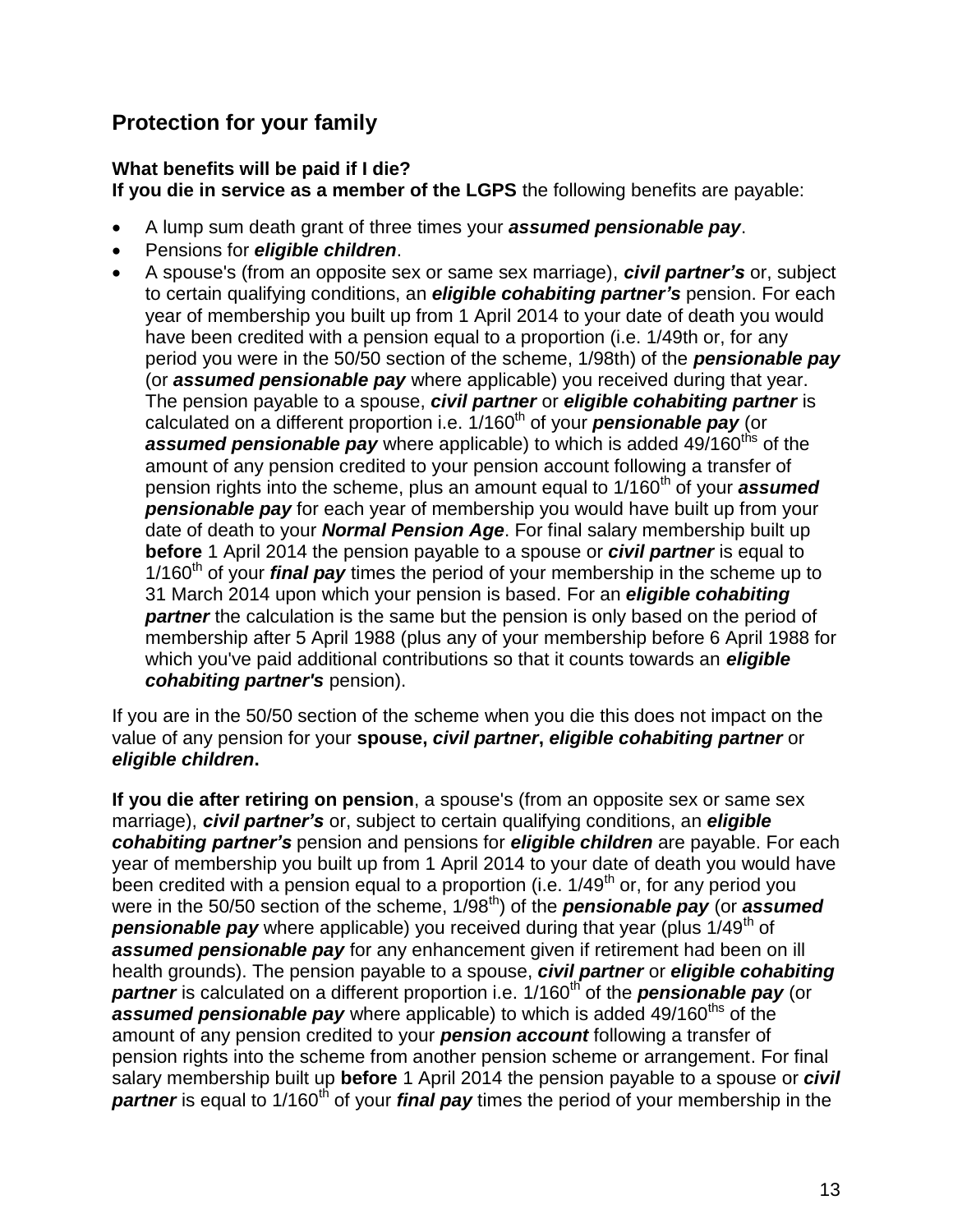scheme up to 31 March 2014 upon which your pension is based, unless you marry or enter into a *civil partnership* after retiring in which case it could be less. For an *eligible cohabiting partner* the calculation is the same but the pension is only based on the period of membership after 5 April 1988 (plus any of your membership before 6 April 1988 for which you've paid additional contributions so that it counts towards an *eligible cohabiting partner's pension*).

**A lump sum death grant** will be paid if you die after retiring on pension, less than 10 years pension has been paid and you are under age 75. The amount payable would be 10 times the level of your annual pension prior to giving up any pension for a tax-free cash lump sum, reduced by any pension already paid to you and the amount of any taxfree cash lump sum you chose to take when you drew your pension at retirement. There is a slight modification to this calculation for any part of the pension you are drawing which relates to membership prior to 1 April 2014. If you are receiving a pension and are also an active member of the scheme, or have a separate deferred benefit when you die this may impact on the death grant you receive.

### **What conditions need to be met for an eligible cohabiting partner's survivor's pension to be payable?**

If you have a cohabiting partner, of either opposite or same sex, they will be entitled to receive a survivor's pension on your death if they meet the criteria to be considered to be an *eligible cohabiting partner*.

For an *eligible cohabiting partner's* survivor's pension to be payable, all of the following conditions must have applied for a continuous period of at least 2 years on the date of your death:

- you and your cohabiting partner are, and have been, free to marry each other or enter into a *civil partnership* with each other, and
- you and your cohabiting partner have been living together as if you were a married couple, or *civil partners*, and
- neither you or your cohabiting partner have been living with someone else as if you/they were a married couple or *civil partners*, and
- either your cohabiting partner is, and has been, financially dependent on you or you are, and have been, financially interdependent on each other.

On your death, a survivor's pension would be paid to your cohabiting partner if:

- all of the above criteria apply at the date of your death, and
- your cohabiting partner satisfies the pension fund that the above conditions had been met for a continuous period of at least 2 years immediately prior to your death.

### **Who is the lump sum death grant paid to?**

The LGPS allows you to indicate who you would like any death grant to be paid to by completing and returning an expression of wish form. The scheme's administering authority, however, retains absolute discretion when deciding on who to pay any death grant to. You can find out how to contact the pension fund at the end of this guide.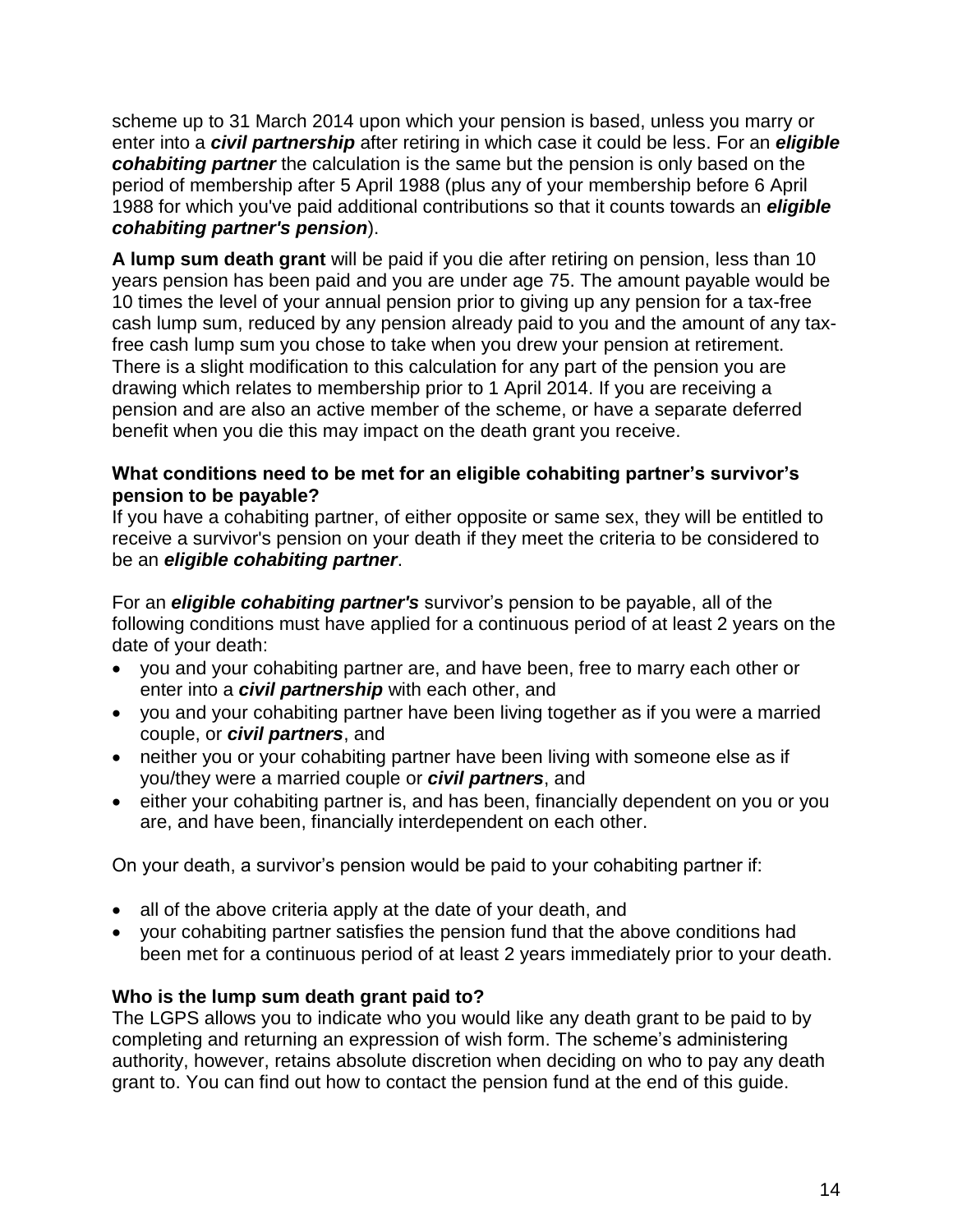# **Leavers without an immediate entitlement to benefits**

**If you leave your job before retirement and have met the 2 years** *vesting period* you will have built up an entitlement to a pension. You will have two options in relation to that pension entitlement:

- you can choose to keep your benefits in the LGPS. These are known as deferred benefits and will increase every year in line with the cost of living, or
- alternatively, you may be able to transfer your deferred benefits to another pension arrangement.

**If you leave your job before retirement and have not met the 2 years** *vesting period* you will have three options:

- you will normally be able to claim a refund of your contributions, or
- you may be able to transfer your benefits to a new pension arrangement, or
- you can delay your decision until you either re-join the LGPS, transfer your benefits to a new pension arrangement, or want to take a refund of contributions. A refund of contributions must, in any event, be paid within 5 years of your leaving the scheme (or age 75 if earlier).

### **Refunds of Contributions**

If you leave, or opt out of the scheme after 3 months' membership, and you've not met the 2 years *vesting period* you will normally be able to take a refund of your contributions. There will be a deduction for tax and the cost, if any, of buying you back into the State Second Pension scheme (S2P) in relation to any membership before 6 April 2016. A refund of contributions must be paid within 5 years of your leaving the scheme (or age 75 if earlier).

#### **Deferred benefits**

If you leave before your *Normal Pension Age* and you meet the 2 years *vesting*  **period** you will be entitled to deferred benefits within the LGPS. Your deferred LGPS benefits will be calculated as described in the **How is my pension worked out** section using the length of your membership up to the date that you left the scheme. During the period your pension benefits are deferred they will be increased each year in line with the cost of living.

Unless you decide to transfer your deferred benefits to another pension scheme, they will normally be paid unreduced at your *Normal Pension Age*, but:

• they may be put into payment earlier and in full if, because of ill health, you are permanently incapable of doing the job you were working in when you left the LGPS and you are unlikely to be capable of undertaking any gainful employment within 3 years of applying for the benefit or by your *Normal Pension Age*, whichever is the earlier; or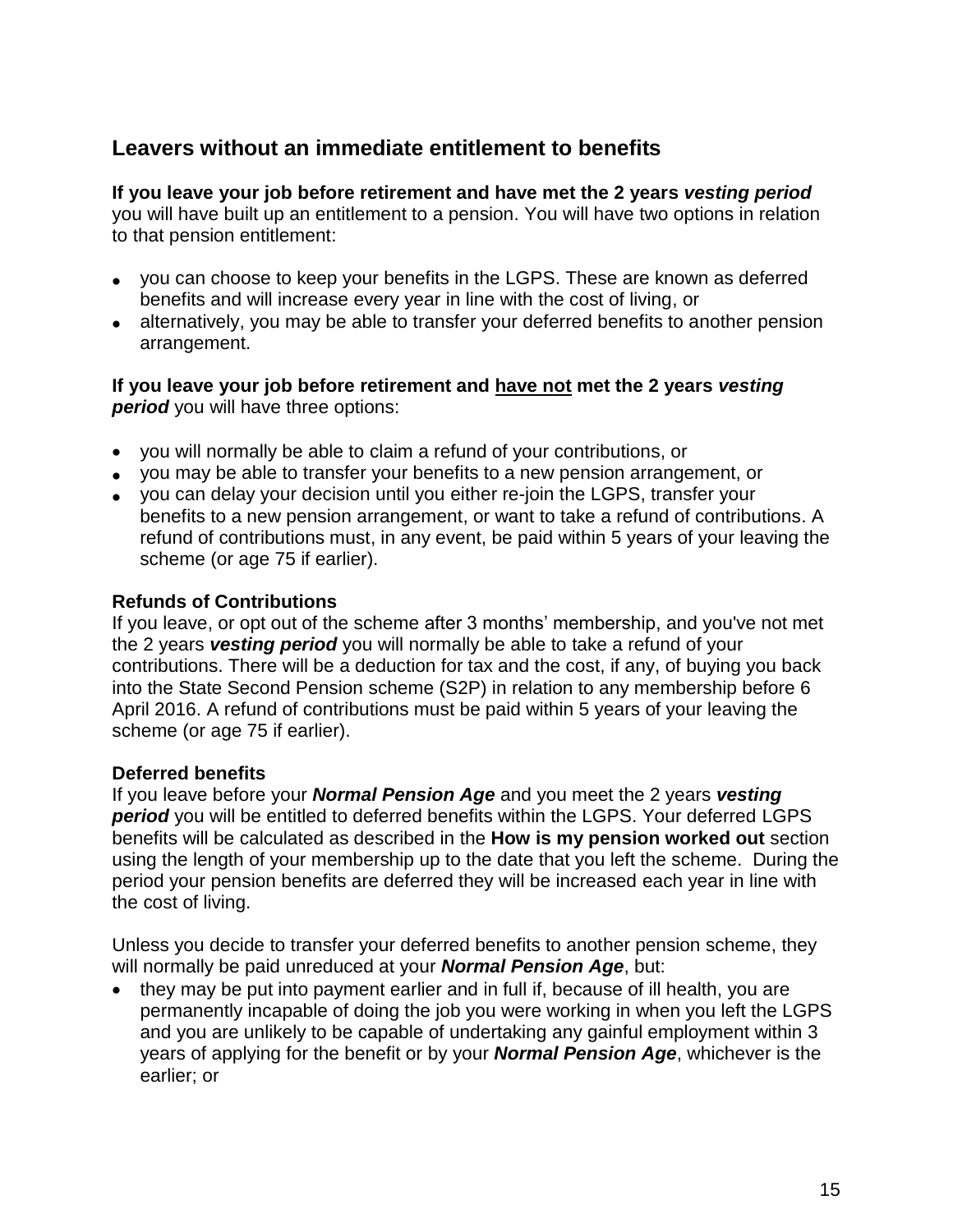- you can, if you wish, elect to receive your deferred benefits early from age 55 onwards, or
- you can, if you wish, elect not to draw your deferred benefits at your *Normal*  **Pension Age** and defer drawing them till some time later (although they must be paid by age 75).

Benefits paid earlier than your *Normal Pension Age*, other than on the grounds of permanent ill health, may be reduced to take account of their early payment and the fact that your pension will be paid for longer. Conversely, benefits paid after your *Normal Pension Age* will be increased.

If you leave with deferred benefits and you die before they come into payment, a lump sum death grant equal to 5 years' pension will be paid. If you have deferred benefits and are also an active member of the scheme when you die this may impact on the death grant you receive. The LGPS allows you to say who you would like any death grant to be paid to by completing an expression of wish form. You can find out how to contact the pension fund at the end of this guide. The scheme's administering authority, however, retains absolute discretion when deciding on who to pay any death grant to.

If you leave with deferred benefits and die before they come into payment a spouse's, *civil partner's* or, subject to certain qualifying conditions, an *eligible cohabiting partner's pension* and pensions for *eligible children* are payable. For each year of membership you built up from 1 April 2014 to your date of death you would have been credited with a pension equal to a proportion (i.e.  $1/49<sup>th</sup>$  or, for any period you were in the 50/50 section of the scheme, 1/98th) of the *pensionable pay* (or *assumed*  **pensionable pay** where applicable) you received during that year. The pension payable to a spouse, *civil partner* or *eligible cohabiting partner* is calculated on a different proportion i.e. 1/160<sup>th</sup> of the **pensionable pay** (or **assumed pensionable pay** where applicable) to which is added  $49/160$ <sup>ths</sup> of the amount of any pension credited to your **pension account** following a transfer of pension rights into the scheme from another pension scheme or arrangement. For final salary membership built up **before** 1 April 2014 the pension payable to a spouse or *civil partner* is equal to 1/160th of your *final pay* times the period of your membership in the scheme up to 31 March 2014 upon which your pension is based, unless you marry or enter into a *civil partnership* after retiring in which case it could be less. For an *eligible cohabiting partner* the calculation is the same but the pension is only based on the period of membership after 5 April 1988 (plus any of your membership before 6 April 1988 for which you've paid additional contributions so that it counts towards an *eligible cohabiting partner's* pension).

### **What if I have two or more LGPS jobs?**

If you have two or more jobs in which you pay into the LGPS at the same time and you leave one (or more) but not all of them, and you are entitled to deferred benefits from the job (or jobs) you have left, your deferred benefits from the job that has ended are automatically transferred to the active *pension account* for the job you are continuing in, unless you elect to keep them separate. If you wish to keep your deferred benefits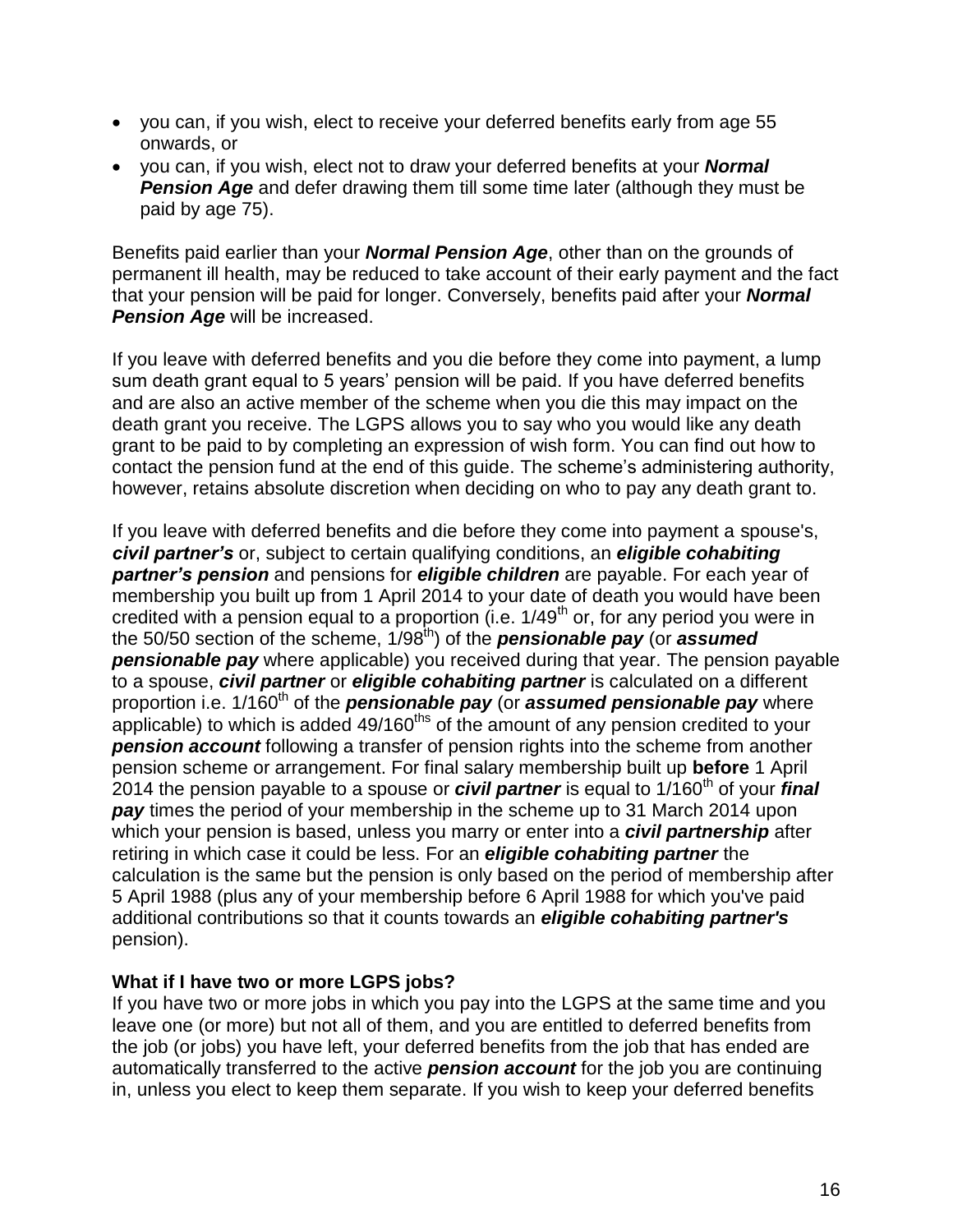separate you must elect to do so within 12 months of re-joining the LGPS, unless your employer allows you longer. If you are not entitled to deferred benefits from the job (or jobs) you have left, you cannot have a refund of your contributions and you must transfer your benefits to the *pension account* for the job you are continuing in.

### **Transferring your benefits**

If you leave the scheme and you are entitled to deferred benefits or a refund you can generally transfer the cash equivalent of your pension benefits into another pension arrangement or a new employer's pension scheme. This may even be to an overseas pension scheme or arrangement that meets HM Revenue and Customs conditions. You cannot transfer your benefits if you leave with less than 3 months membership or (other than in respect of Additional Voluntary Contributions (AVCs)) if you leave less than one year before your *Normal Pension Age*. An option to transfer (other than in respect of Additional Voluntary Contributions (AVCs)) must be made at least 12 months before your *Normal Pension Age*.

Your new pension provider will require a transfer value quotation which, under the provisions introduced by the Pensions Act 1995, your pension fund will guarantee for a period of three months from the date of calculation.

Alternatively, if you return to employment with an employer participating in the LGPS and rejoin the LGPS after having previously built up LGPS pension rights (i.e. you previously left an LGPS employment with deferred benefits) then these deferred benefits will normally automatically be transferred to the active *pension account* for your new job, unless you elect to keep them separate. If, for benefits that are normally automatically transferred, you wish to keep your deferred benefits separate you must elect to do so within 12 months of re-joining the LGPS, unless your employer allows you longer. If you rejoin the LGPS after having previously left an LGPS employment without building up pension rights but you deferred taking a refund of contributions (normally where you have less than two years membership) then this deferred refund **must** be joined with your new active *pension account* in the scheme.

#### **Transferring your benefits to a defined contribution scheme**

Flexible benefits were introduced by the Government from 6 April 2015 to allow members of defined contribution schemes, who are over age 55, more freedom on how they take money from their pension pot.

The LGPS is not a defined contribution pension scheme (it is a defined benefit scheme) and as such, it is not directly affected by these changes. However, if you stop paying into the LGPS and you have three or more months' membership, then unless you are retiring with immediate effect due to redundancy, business efficiency or ill health, you will have the right to transfer your LGPS pension to a defined contribution scheme providing flexible benefits.

Please note that you will be required by law to take independent financial advice if the value of your pension benefits in the LGPS (excluding AVCs) is more than £30,000. You are not required to take independent financial advice if the value of your benefits is less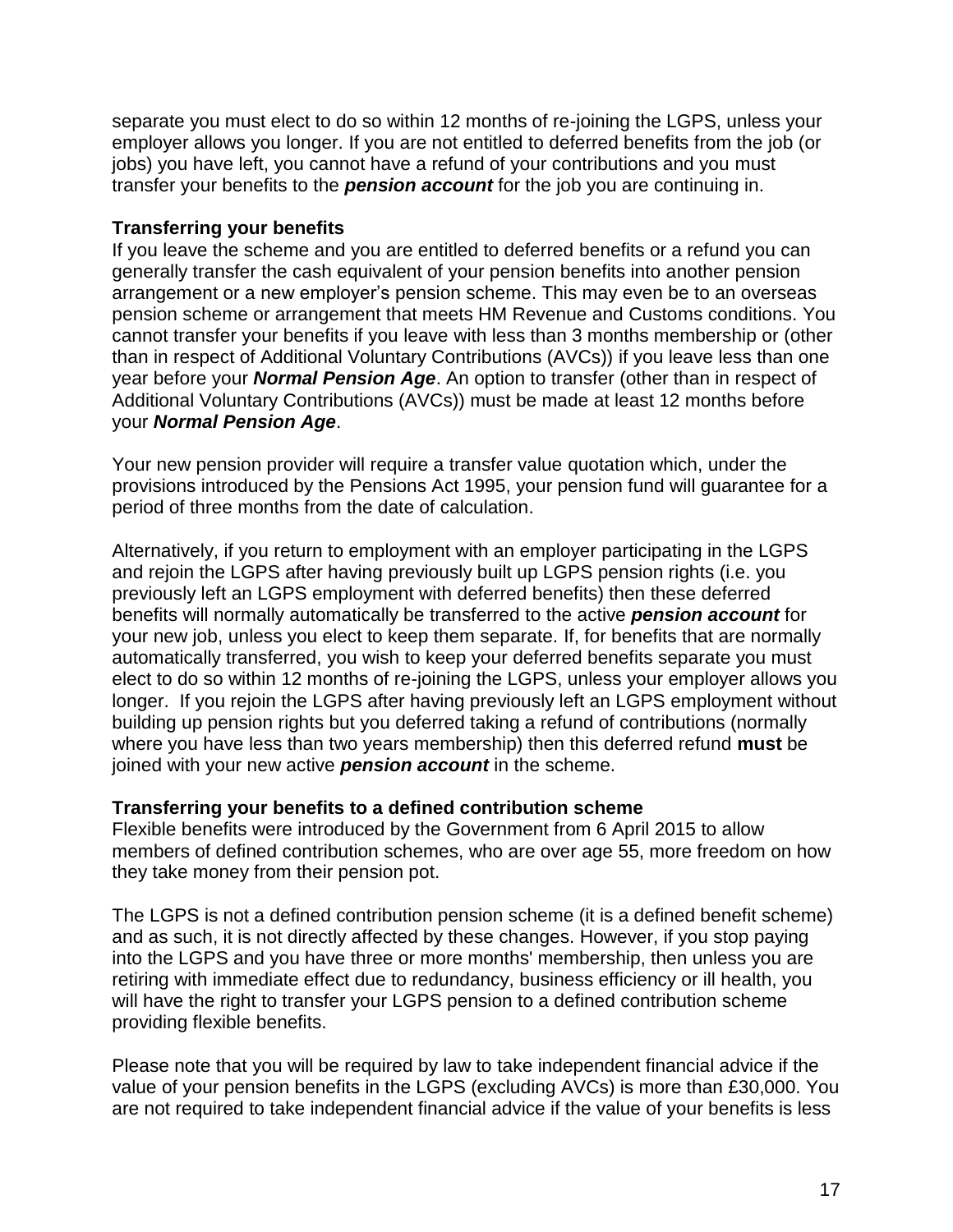than £30,000. However, transferring your pension rights is not always an easy decision to make and seeking the help of an independent financial adviser before you make a decision to transfer could help you in making an appropriate decision.

There are four main options for members, aged over 55, who are in a defined contribution scheme which provides flexible benefits, including:

- purchasing an annuity
- flexi-access drawdown
- taking a number of cash sums at different stages
- $\bullet$  taking the whole pot as cash in one go

**Keep in touch** – remember to let the pension fund know if you move house.

## **Help with pension problems**

### **Who can help me if I have a query or complaint?**

If you are in any doubt about your benefit entitlements, or have a problem or question about your LGPS membership or benefits, please contact your pension fund**.** They will seek to clarify or put right any misunderstandings or inaccuracies as quickly and efficiently as possible. If your query is about your contribution rate, please contact your employer's personnel/HR or payroll section so they can explain how they have decided which contribution band you are in.

If you are still dissatisfied with any decision made in relation to the scheme you have the right to have your complaint reviewed under the Internal Disputes Resolution Procedure and, as the scheme is well regulated. There are also a number of other regulatory bodies that may be able to assist you.

The various procedures and bodies are:

#### **Internal Disputes Resolution Procedure**

In the first instance you should write to the adjudicator appointed by the body who made the decision about which you wish to appeal. You must do this within six months of the date of the notification of the decision or the act or omission about which you are complaining (or such longer period as the adjudicator considers reasonable). This is a formal review of the initial decision or act or omission and is an opportunity for the matter to be reconsidered. The adjudicator will consider your complaint and notify you of his or her decision. If you are dissatisfied with that person's decision, (or their failure to make a decision) you may apply to the scheme's administering authority to have it reconsidered.

A leaflet explaining the Internal Disputes Resolution Procedure including relevant time limits is available from the pension fund.

### **The Pensions Advisory Service (TPAS)**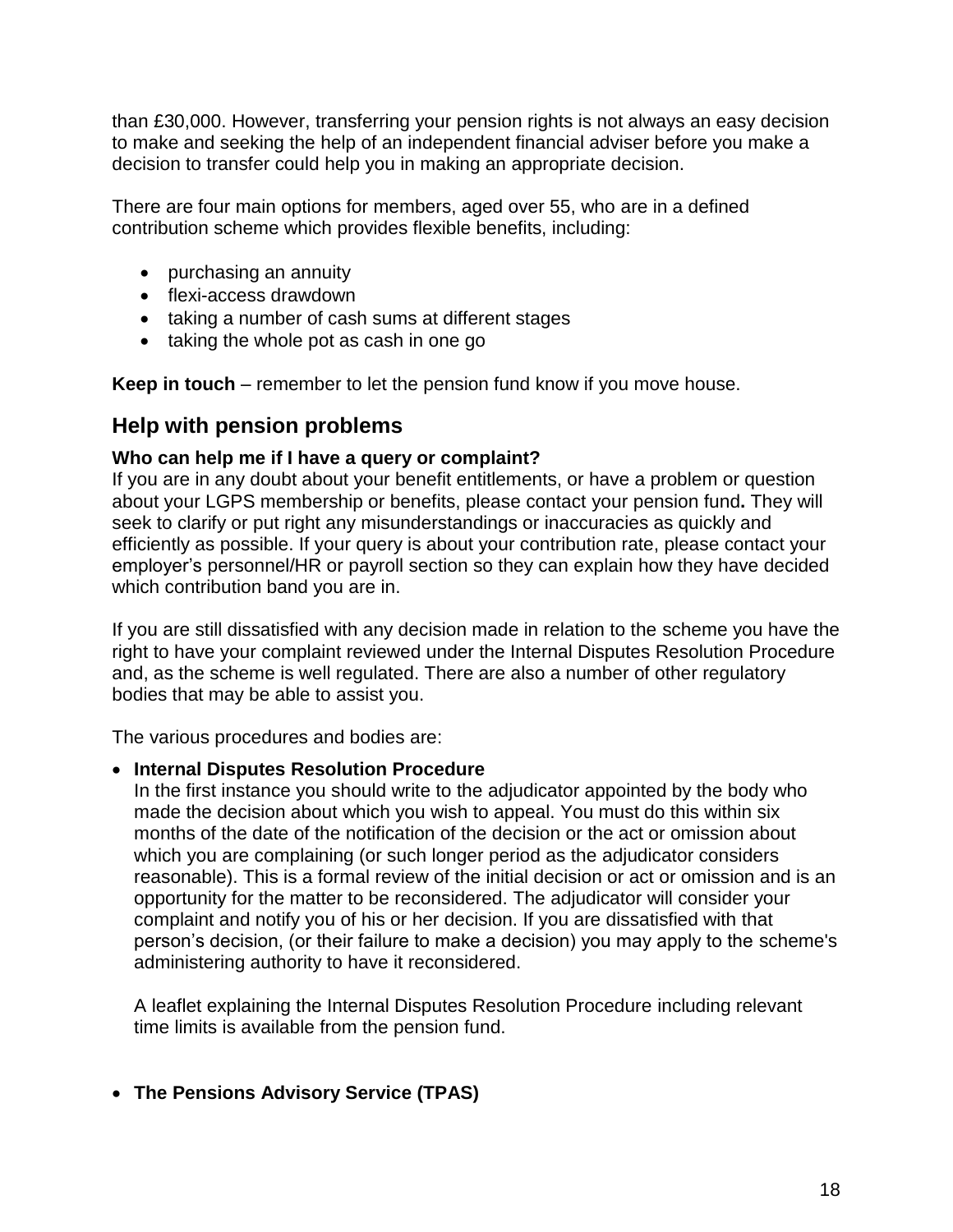TPAS provide independent and impartial information about pensions, free of charge, to members of the public. TPAS is available to assist members and beneficiaries of the scheme with any pension query they have or any general requests for information or guidance concerning their pension benefits. TPAS can be contacted at:

11 Belgrave Road London SW1V 1RB Telephone: 0800 011 3797 Website: [www.pensionsadvisoryservice.org.uk](http://www.pensionsadvisoryservice.org.uk/) (where you can submit an online enquiry form).

### **The Pensions Ombudsman (TPO)**

The TPO deals only with pension complaints. It can help if you have a complaint or dispute about the administration and /or management of personal and occupational pension schemes. Some examples of the types of complaints it considers are (this list is not exhaustive):

- o automatic enrolment
- o benefits: including incorrect calculation, failure to pay or late payment
- o death benefits
- o failure to provide information or act on instructions
- o ill health
- o interpretation of scheme rules
- o misquote or misinformation
- o transfers

You have the right to refer your complaint to the TPO free of charge. There is no financial limit on the amount of money that TPO can make a party award you. Its determinations are legally binding on all parties and are enforceable in court.

Contact with the TPO about a complaint needs to be made within three years of when the event(s) you are complaining about happened – or, if later within three years of when you first knew about it (or ought to have known about it). There is a discretion for those time limits to be extended.

TPO can be contacted at:

10 South Colonnade Canary Wharf E14 4PU Telephone: 0800 917 4487 Website: [www.pensions-ombudsman.org.uk](http://www.pensions-ombudsman.org.uk/) (where you can submit an online complaint form)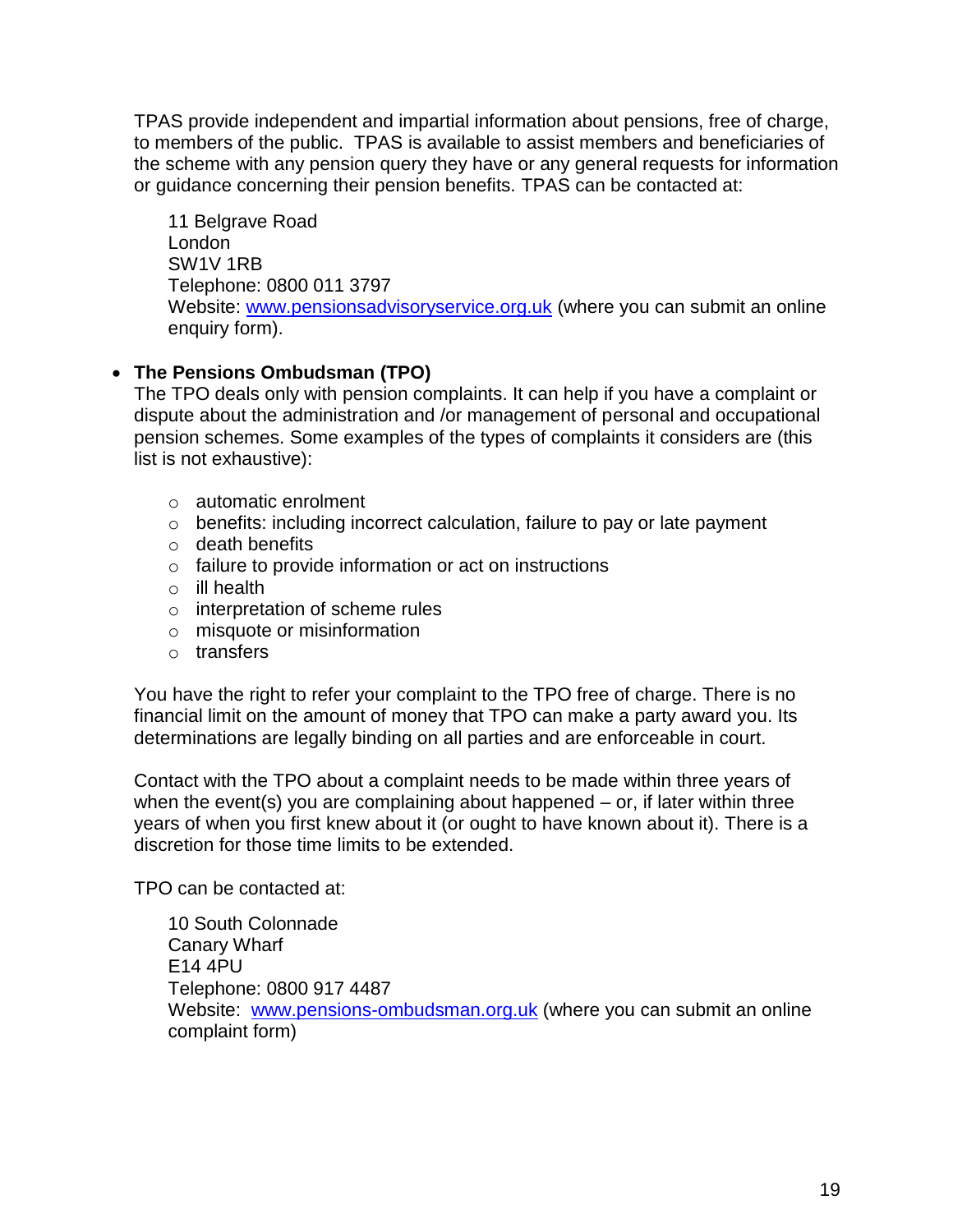### **The Pensions Regulator (TPR)**

This is the regulator of work based pension schemes. TPR has powers to protect members of work based pension schemes and a wide range of powers to help put matters right, where needed. In extreme cases, the regulator is able to fine trustees or employers, and remove trustees from a scheme. If you have a concern about your workplace pension you can contact them at:

Telephone: 0345 600 7060 Website: [www.thepensionsregulator.gov.uk](http://www.thepensionsregulator.gov.uk/)

#### **How can I trace my pension rights?**

The Pension Tracing Service holds details of pension schemes, including the LGPS, together with relevant contact addresses. It provides a tracing service for ex-members of schemes with pension entitlements (and their dependants) who have lost touch with previous schemes. All occupational and personal pension schemes have to register if the pension scheme has current members contributing to the scheme or people expecting benefits from the scheme. If you need to use this tracing service please write to:

The Pension Tracing Service The Pension Service 9 Mail Handling Site A Wolverhampton WV98 1LU Telephone: 0800 731 0193 Website: [www.gov.uk/find-lost-pension](http://www.gov.uk/find-lost-pension)

Don't forget to keep your pension providers up to date with any change in your home address.

### **Some terms we use**

#### **Additional Voluntary Contributions (AVCs)**

These are extra payments to increase your future benefits. You can also pay AVCs to provide additional life cover.

All local government pension funds have an AVC arrangement in which you can invest money through an AVC provider, often an insurance company or building society. AVCs are deducted directly from your pay and attract tax relief.

#### **Admission Body**

An admission body is an employer that chooses to participate in the scheme under an admission agreement. These tend to be employers such as charities and contractors.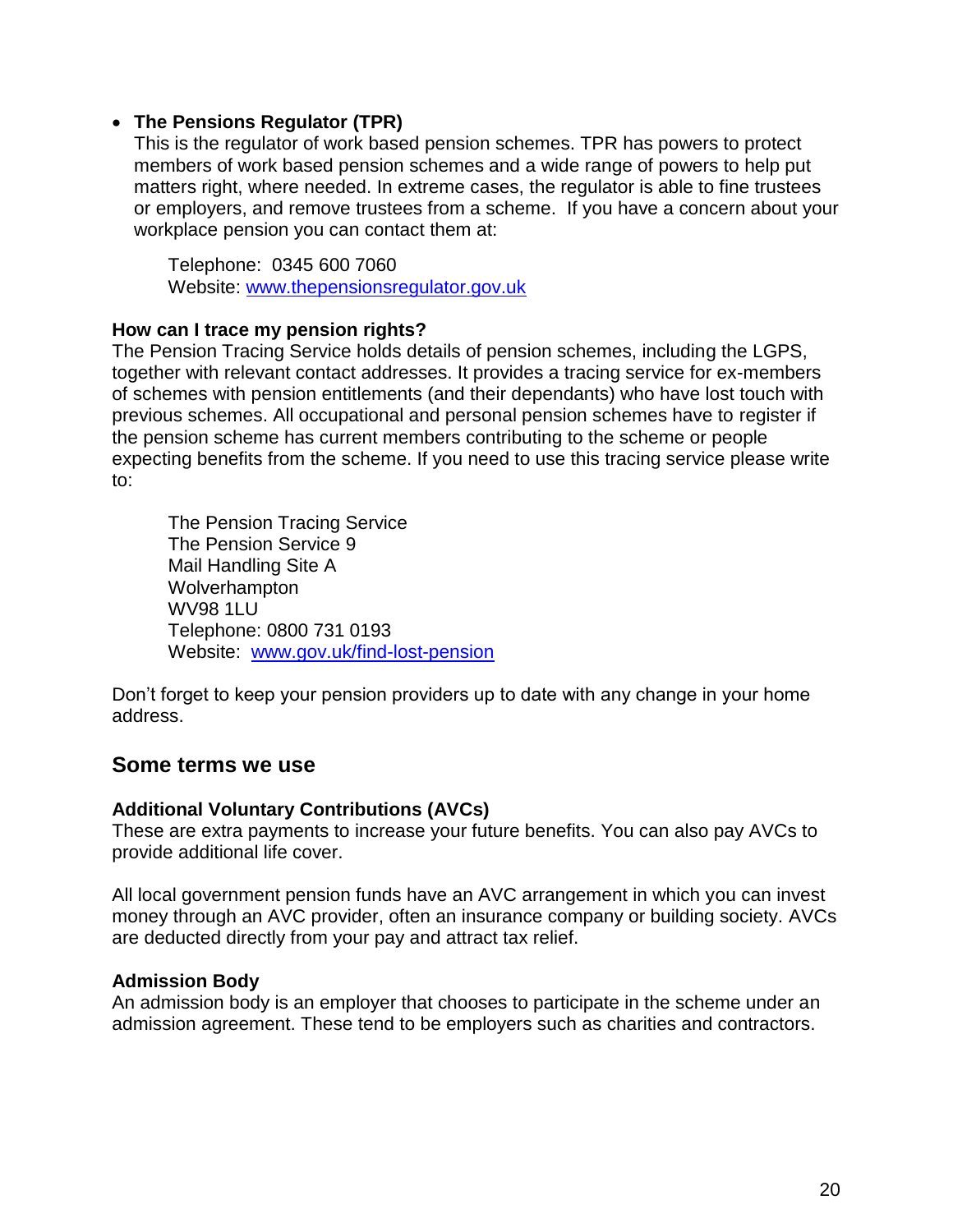#### **Assumed Pensionable Pay**

This provides a notional *pensionable pay* figure to ensure your pension is not affected by any reduction in *pensionable pay* due to a period of sickness or injury on reduced contractual pay or no pay, or *relevant child related leave* or *reserve forces service leave*.

If you have a period of reduced contractual or no pay due to sickness or injury or you have a period of *relevant child related leave* or *reserve forces service leave* then your employer needs to provide the pension fund with the *assumed pensionable pay* you would have received during that time unless during the period of *relevant child related leave* the *pensionable pay* received was higher than the value of the *assumed pensionable pay*. This requires a calculation to be carried out by your employer to determine what your pay would have been for the period when you were on reduced contractual pay or no pay due to sickness or the period of *relevant child related leave* or *reserve forces service leave*.

The *assumed pensionable pay* is calculated as the average of the *pensionable pay* you received for the 12 weeks (or 3 months if monthly paid) before the pay period in which you went on to reduced pay or no pay because of sickness or injury or you started a period of *relevant child related leave* or *reserve forces service leave*. In calculating the average, any reduction due to authorised leave of absence or due to a trade dispute is ignored. If the pay you receive in the 12 weeks (or 3 months if monthly paid) before the pay period in which you went on to reduced pay or no pay is materially lower than the pay you would normally receive, your employer has a discretion to use a higher pay in the calculation. Your employer must have regard to the pensionable pay you earned over the previous 12 months when determining what your normal level of pensionable pay is.

Once the average pay has been determined the resulting figure is then grossed up to an annual figure and then divided by the period of time you were on reduced pay or no pay for sickness or injury or on *relevant child related leave* or *reserve forces service leave.*

*Assumed pensionable pay* is also used to work out any enhancement to your pension awarded as a result of ill health retirement, any lump sum death grant following death in service, and any enhancement which is included in survivor benefits following death in service. The *assumed pensionable pay* for these purposes is calculated as the average of the *pensionable pay* you received for the 12 weeks (or 3 months if monthly paid) before you died in service or before you left employment due to ill-health retirement. In calculating the average, any reduction due to authorised leave of absence or due to a trade dispute is ignored. Again, if the pay you receive in the 12 weeks (or 3 months if monthly paid) before you died in service or before you left employment due to ill-health retirement is lower than the pay you would normally receive, your employer has a discretion to use a higher pay in the calculation. Your employer must have regard to the pensionable pay you earned over the previous 12 months when determining what your normal level of pensionable pay is. Also, where an independent registered medical practitioner certifies that, during the period used to determine *assumed pensionable*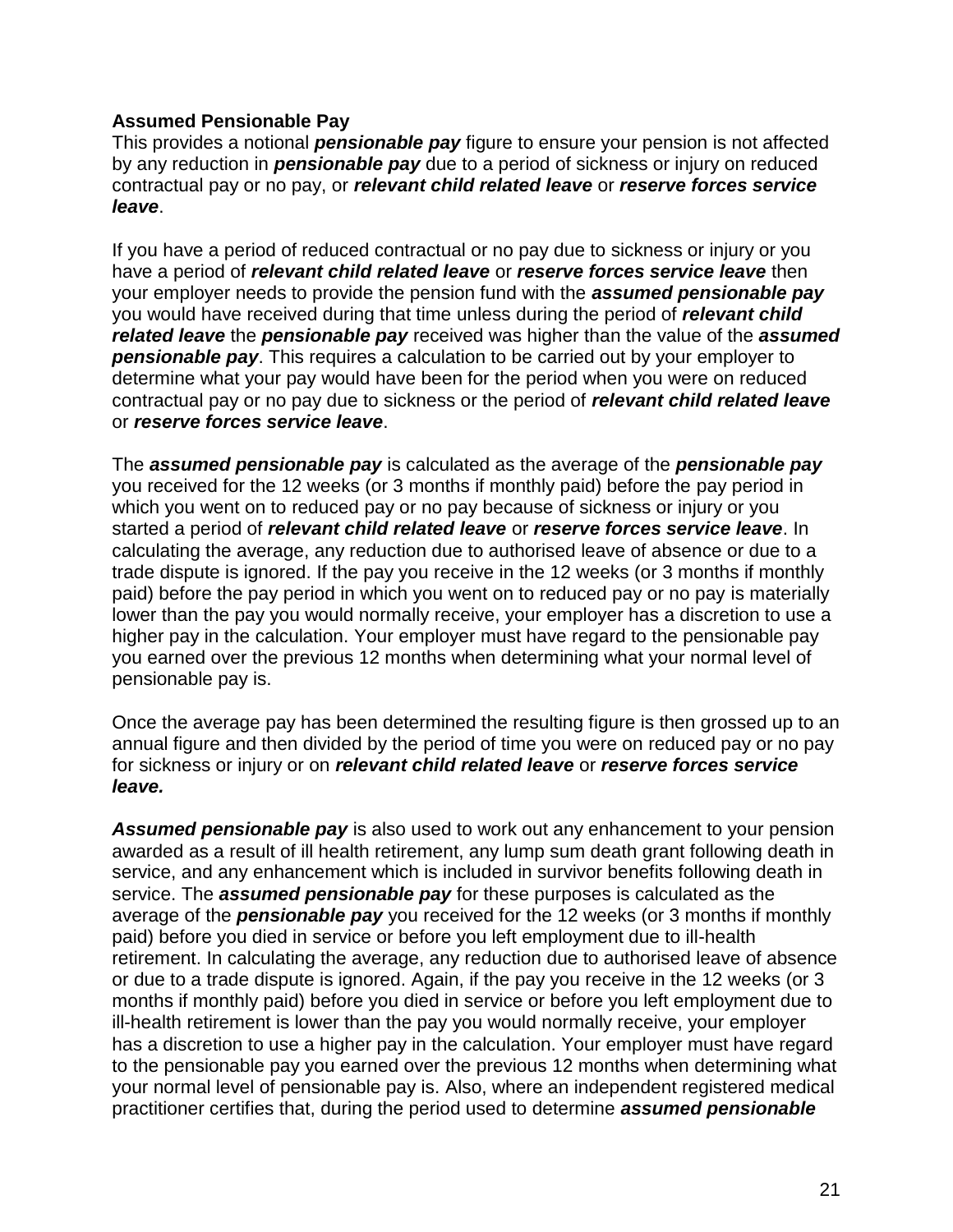*pay*, you were working reduced contractual hours because of the ill-health which led to your retirement or death in service, the *assumed pensionable pay* is to be calculated on the pay you would have received during that period had you not been working reduced contractual hours. The resulting figure is then grossed up to an annual figure.

### **Automatic enrolment date**

This is the earlier of:

- the day you reach age 22 provided you are earning more than £10,000 (2018/19 figure) a year in the job, or
- the beginning of the pay period in which you first earn more than £10,000 (2018/19 figure) in the job, on an annualised basis, provided you are aged 22 or more and under *State Pension Age* at that time.

### **Civil Partnership (Civil Partner)**

A *Civil Partnership* is a relationship between two people of the same sex (*civil partners*) which is formed when they register as civil partners of each other.

### **Consumer Prices Index (CPI)**

The *Consumer Price Index (CPI)* is the official measure of inflation of consumer prices in the United Kingdom. This is currently the measure used to adjust your *pension account* at the end of every *scheme year* when you are an active member of the scheme and, after you have ceased to be an active member, it is used to adjust (each April) the value of your deferred pension in the scheme and any pension in payment from the scheme. The adjustment ensures your pension keeps up with the cost of living.

### **Eligible children**

*Eligible children* are your children. They must, at the date of your death:

- be your natural child (who must be born within 12 months of your death), or
- be your adopted child, or
- be your step-child or a child accepted by you as being a member of your family (this doesn't include a child you sponsor for charity) and be dependent on you.

*Eligible children* must meet the following conditions:

- be under age 18, or
- be aged 18 or over and under 23 and in full-time education or vocational training (although your administering authority can continue to treat the child as an eligible child notwithstanding a break in full-time education or vocational training), or
- be unable to engage in gainful employment because of physical or mental impairment and either:
	- o has not reached the age of 23, or
	- $\circ$  the impairment is, in the opinion of an independent registered medical practitioner, likely to be permanent and the child was dependent on you at the date of your death because of that mental or physical impairment.

### **Eligible cohabiting partner**

An *eligible cohabiting partner* is a partner you are living with who, at the date of your death, has met all of the following conditions for a continuous period of at least 2 years: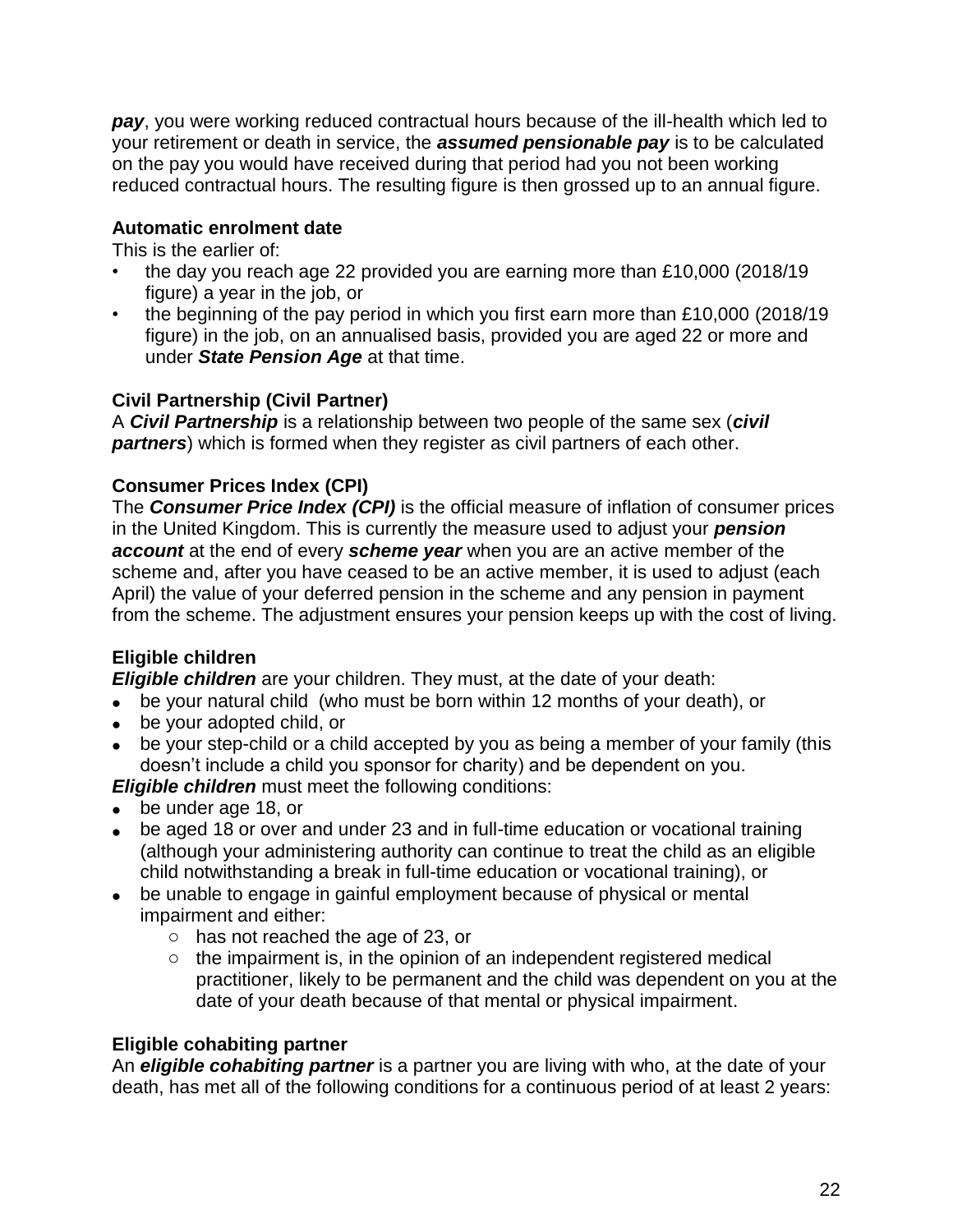- you and your cohabiting partner are, and have been, free to marry each other or enter into a *civil partnership* with each other, and
- you and your cohabiting partner have been living together as if you were a married couple, or *civil partners*, and
- neither you or your cohabiting partner have been living with someone else as if you/they were a married couple or *civil partners*, and
- either your cohabiting partner is, and has been, financially dependent on you or you are, and have been, financially interdependent on each other.

Your partner is financially dependent on you if you have the highest income. Financially interdependent means that you rely on your joint finances to support your standard of living. It doesn't mean that you need to be contributing equally. For example, if your partner's income is a lot more than yours, he or she may pay the mortgage and most of the bills, and you may pay for the weekly shopping.

On your death, a survivor's pension would be paid to your cohabiting partner if:

- all of the above criteria apply at the date of your death, and
- your cohabiting partner satisfies your pension fund that the above conditions had been met for a continuous period of at least 2 years immediately prior to your death.

You are not required to complete a form to nominate a cohabiting partner for entitlement to a cohabiting partner's pension. However, you can provide your pension fund with your cohabiting partner's details. Your pension fund will require evidence upon your death to check that the conditions for a cohabiting partner's pension are met.

### **Eligible Jobholder**

An *eligible jobholder* is a worker who is aged a least 22 and under *State Pension Age* and who earns more than the annual amount of £10,000 (2018/19 figure).

### **Final pay**

This is usually the pay in respect of (i.e. due for) your final year of scheme membership on which you paid contributions, or one of the previous 2 years if this is higher, and includes your normal pay, contractual shift allowance, bonus, contractual overtime (but not non-contractual overtime), Maternity Pay, Paternity Pay, Adoption Pay, Shared Parental Pay and any other taxable benefit specified in your contract as being pensionable.

### **Normal Pension Age**

*Normal Pension Age* is linked to your *State Pension Age* for benefits built up from April 2014 (but with a minimum of age 65) and is the age at which you can take the pension you have built up in full. If you choose to take your pension before your *Normal*  **Pension Age** it will normally be reduced, as it's being paid earlier. If you take it later than your *Normal Pension Age* it's increased because it's being paid later.

You can use the Government's *State Pension Age* calculator [\(www.gov.uk/calculate](http://www.gov.uk/calculate-state-pension)[state-pension\)](http://www.gov.uk/calculate-state-pension) to find out your *State Pension Age*.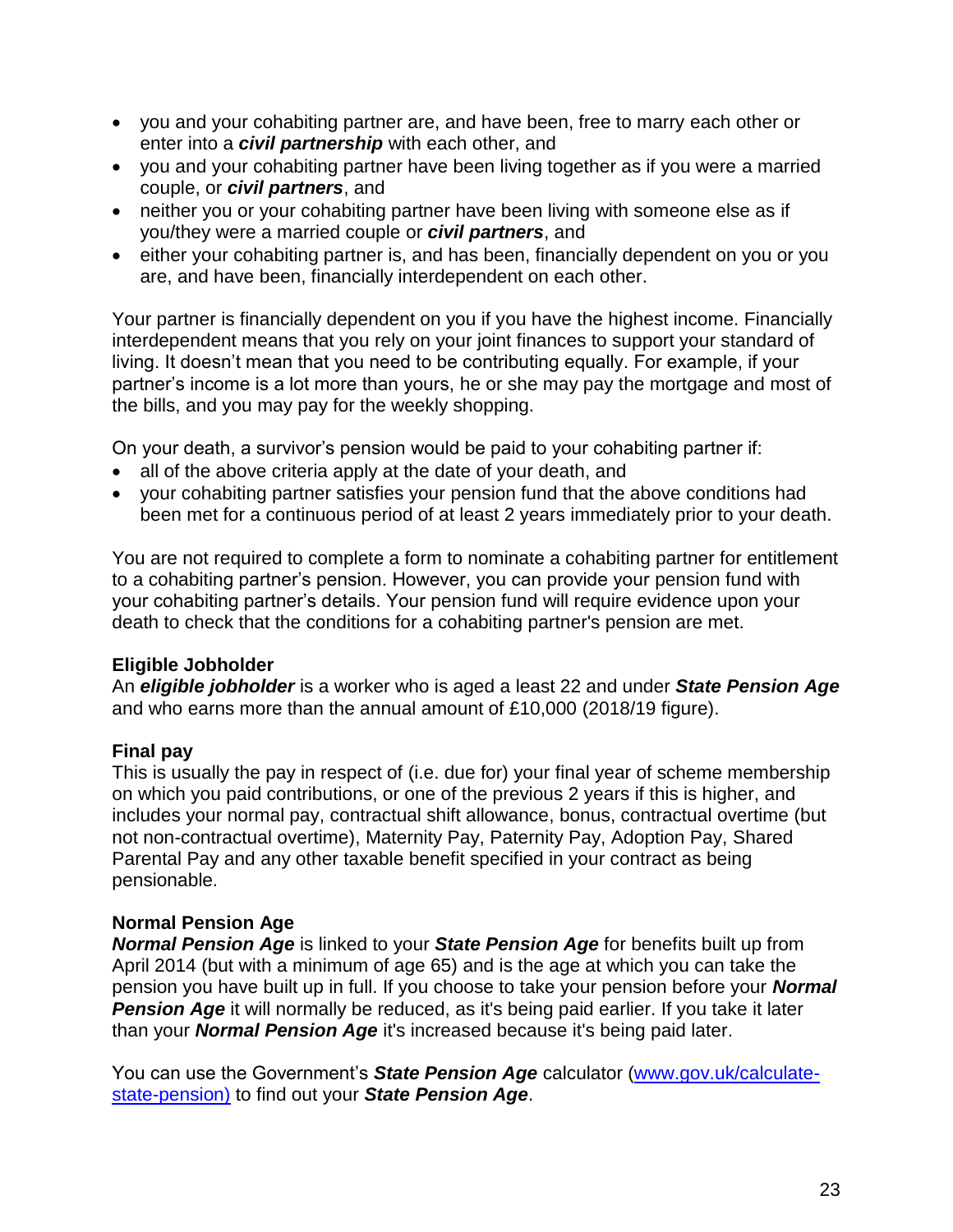Remember that your *State Pension Age* may change in the future and this would also change your *Normal Pension Age* in the LGPS for benefits built up from April 2014. Once you start drawing your pension any subsequent change to your *State Pension Age* will not affect your *Normal Pension Age* in the LGPS.

If you were paying into the LGPS before 1 April 2014 your final salary benefits retain their protected *Normal Pension Age* - which for most is age 65. However all pension benefits drawn on normal retirement must be taken at the same date i.e. you cannot separately draw your final salary benefits (built up before April 2014) at age 65 and your benefits built up in your *pension account* (built up from April 2014) at your *Normal Pension Age* (which for your benefits built up from April 2014 is linked to your *State*  **Pension Age** but with a minimum of age 65).

### **Pension Account**

Each *scheme year* the amount of pension you have built up during the year is worked out and this amount is added into your active *pension account*. Adjustments may be made to your account during the *scheme year* to take account of any transfer of pension rights into the account during the year, any additional pension you may have decided to purchase during the year or which is granted to you by your employer, any reduction due to a Pension Sharing Order or qualifying agreement in Scotland (following a divorce or dissolution of a *civil partnership*) and any reduction due to an Annual Allowance tax charge that you have asked the scheme to pay on your behalf. Your account is then revalued at the end of each *scheme year* to take account of the cost of living. This adjustment is carried out in line with the Treasury Revaluation Order index which, currently, is the rate of the *Consumer Prices Index (CPI).*

You will have a separate *pension account* for each employment. That *pension account* will hold the entire pension built-up for that employment.

In addition to an active member's **pension account** there are also:

- a deferred member's *pension account*;
- a deferred refund account;
- a retirement *pension account*;
- a flexible retirement *pension account*;
- a deferred pensioner member's account:
- a pension credit account; and
- a survivor member's account.

These accounts will be adjusted by any debits for any Pension Sharing Order or qualifying agreement in Scotland (following a divorce or dissolution of a *civil*  **partnership**) and for any Annual Allowance tax charge that you have asked the scheme to pay on your behalf. These accounts are currently increased each April in line with the *Consumer Prices Index (CPI)*.

#### **Pensionable Pay**

The pay on which you normally pay contributions is your normal salary or wages plus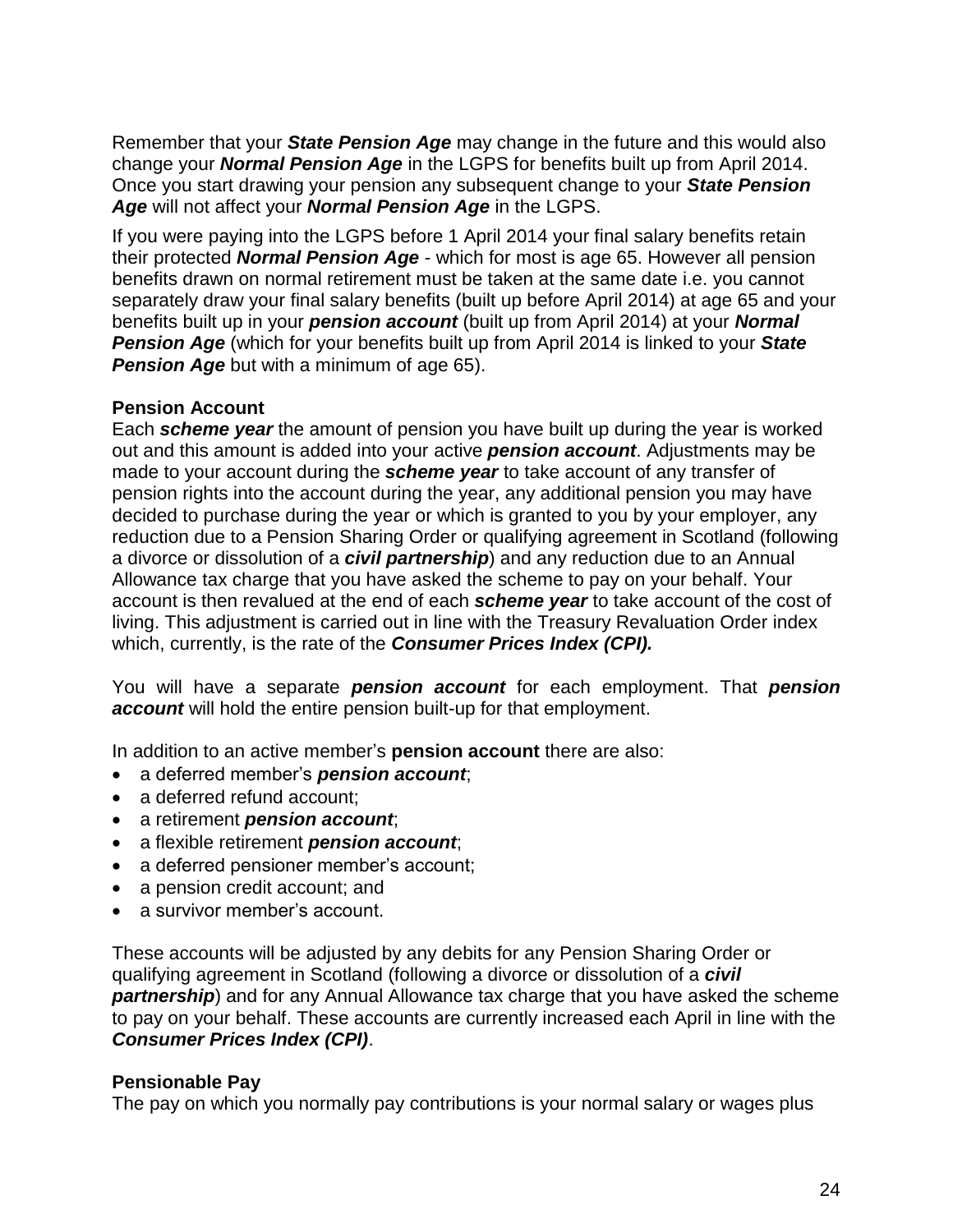any shift allowance, bonuses, overtime (both contractual and non-contractual), Maternity Pay, Paternity Pay, Adoption Pay , Shared Parental Pay and any other taxable benefit specified in your contract as being pensionable.

You do not pay contributions on any travelling or subsistence allowances, pay in lieu of notice, pay in lieu of loss of holidays, any payment as an inducement not to leave before the payment is made, any award of compensation (other than payment representing arrears of pay) made for the purpose of achieving equal pay, pay relating to loss of future pensionable payments or benefits, any pay paid by your employer if you go on *reserve forces service leave* nor (apart from some historical cases) the monetary value of a car or pay received in lieu of a car.

### **Relevant Child Related Leave**

*Relevant child related leave* includes periods of Ordinary Maternity, Adoption or Shared Parental Leave (normally first 26 weeks), Paternity Leave and any periods of paid Additional Maternity or Adoption Leave (normally after week 26 weeks up week 39) or Shared Parental Leave.

### **Reserve Forces Service Leave**

This occurs when a Reservist is mobilised and called upon to take part in military operations. The period of mobilisation can range from three months or less and up to a maximum of 12 months. During a period of *reserve forces service leave* you will, if you elect to stay in the LGPS during that leave, continue to build up a pension based on the rate of *assumed pensionable pay* you would have received had you not been on *reserve forces service leave*.

### **Scheme Year**

The scheme year runs from 1 April to 31 March each year.

### **State Pension Age**

This is the earliest age you can receive the state basic pension. *State Pension Age* is currently age 65 for men. *State Pension Age* for women is currently being increased to be equalised with that for men and will reach 65 by December 2018.

### **State Pension Age equalisation timetable for women**

| <b>Date of Birth</b>                                 | <b>New State Pension Age</b> |
|------------------------------------------------------|------------------------------|
| Before 6 April 1950                                  | 60                           |
| 6 April 1950 - 5 April 1951                          | In the range $60 - 61$       |
| 6 April 1951 - 5 April 1952                          | In the range $61 - 62$       |
| 6 April 1952 - 5 April 1953                          | In the range $62 - 63$       |
| 6 April 1953 - 5 August 1953                         | In the range 63 - 64         |
| 6 August 1953 - 5 December 1953 In the range 64 - 65 |                              |

The *State Pension Age* will then increase to 66 for both men and women from December 2018 to October 2020.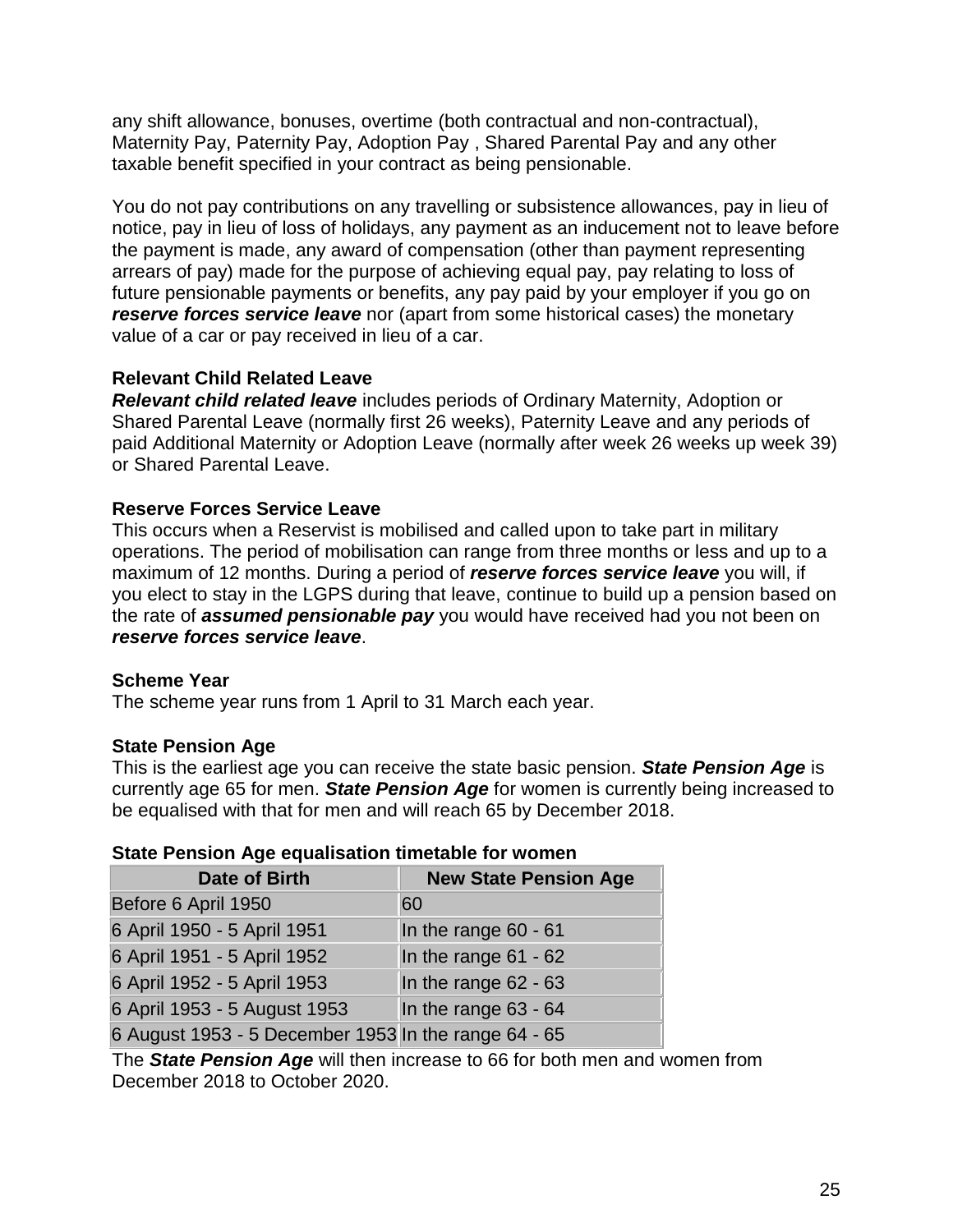### **Increase in State Pension Age from 65 to 66 for men and women**

| Date of Birth                                         | <b>New State Pension Age</b> |
|-------------------------------------------------------|------------------------------|
| 6 December 1953 - 5 October 1954 In the range 65 - 66 |                              |
| After 5 October 1954                                  | 66                           |

Under current legislation the State Pension Age is due to rise to 67 between 2026 and 2028 and to 68 between 2044 and 2046. However the government has [announced](https://www.gov.uk/government/uploads/system/uploads/attachment_data/file/630065/state-pension-age-review-final-report.pdf)  [plans](https://www.gov.uk/government/uploads/system/uploads/attachment_data/file/630065/state-pension-age-review-final-report.pdf) to bring forward the rise to 68 to between 2037 and 2039.

### **Vesting Period**

The *vesting period* in the LGPS is 2 years. You will meet the 2 years *vesting period* if:

- you have been a member of the LGPS in England and Wales for 2 years, or
- you have brought a transfer of pension rights into the LGPS in England or Wales from a different occupational pension scheme or from a European pensions institution and the length of service you had in that scheme or institution was 2 or more years or, when added to the period of time you have been a member of the LGPS is, in aggregate, 2 or more years, or
- you have brought a transfer of pension rights into the LGPS in England or Wales from a pension scheme or arrangement where you were not allowed to receive a refund of contributions, or
- you have previously transferred pension rights out of the LGPS in England or Wales to a pension scheme abroad (i.e. to a qualifying recognised overseas pension scheme), or
- you already hold a deferred benefit or are receiving a pension from the LGPS in England or Wales (other than a survivor's pension or pension credit member's pension), or
- you have paid National Insurance contributions whilst a member of the LGPS and cease to contribute to the LGPS in the tax year of attaining pension age,
- you cease to contribute to the LGPS at age 75, or
- vou die in service.

# **Further information and disclaimer**

This guide is for employees in England or Wales and reflects the provisions of the LGPS and overriding legislation as at April 2018.

The national web site for members of the LGPS is [www.lgpsmember.org](http://www.lgpsmember.org/)

This guide cannot cover every personal circumstance. For example, it does not cover all ill health retirement benefits. Nor does it cover rights that apply to a limited number of employees e.g. those whose total pension benefits exceed the lifetime allowance (£1,030,000 million in 2018/19), those whose pension benefits increase in any tax year by more than the annual allowance (£40,000 in 2018/19) or for high earners, the